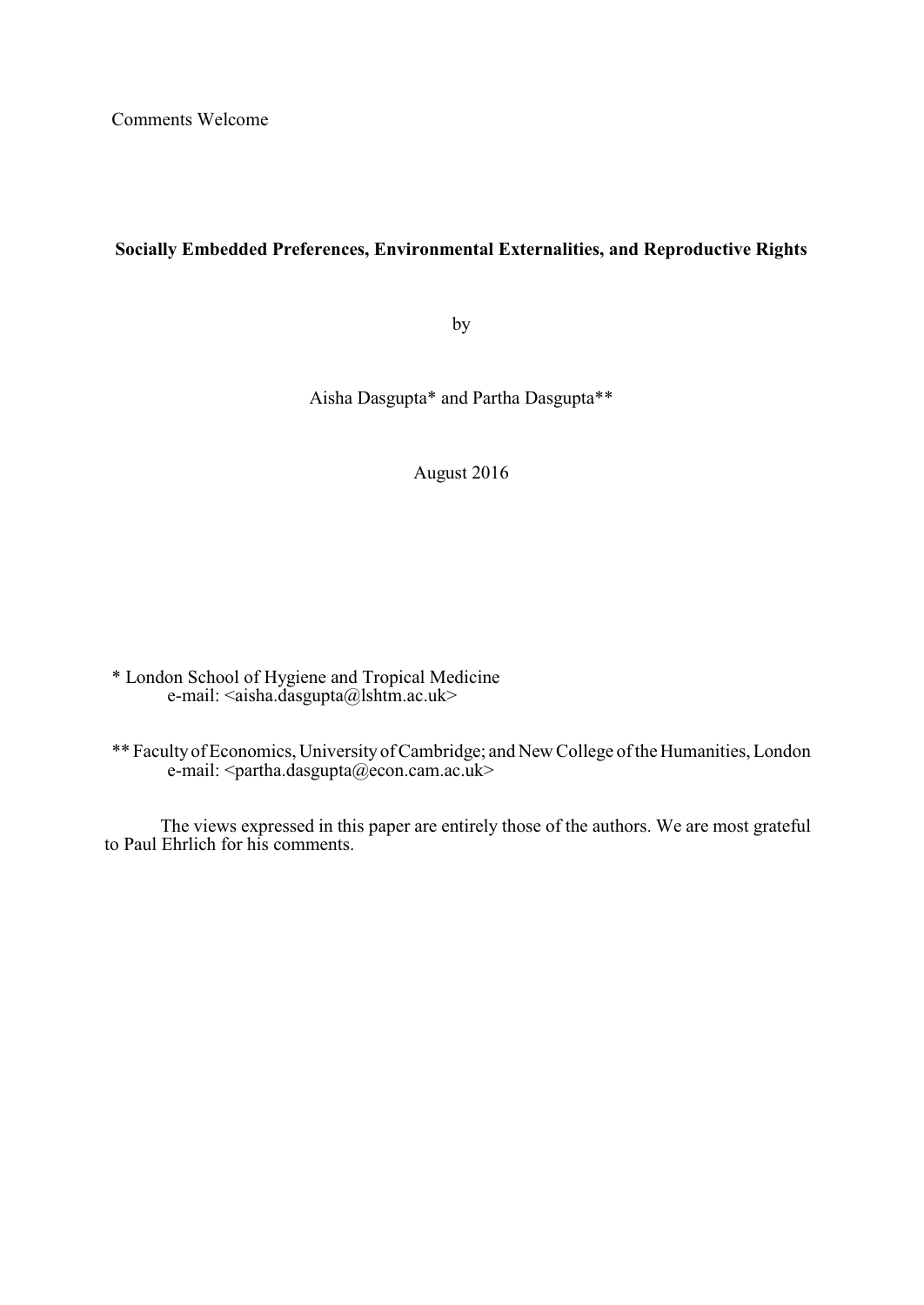# **Contents**

Motivation

1 Externalities

2 Plan of the Paper

3 Rights

4 Reproductive Rights and Environmental Externalities

5 The Demand for Children

6 Cost Sharing and African Exceptionalism

7 Socially Embedded Preferences and Conformity

8 Fertility and the Local Commons

9 Quantifying Environmental Degradation

9.1 Ecosystem Losses in the Anthropocene

9.2 Ecological Footprint

9.3 How Many People Can Earth Support in Comfort?

9.4 Poverty and the Distribution of Global Income

10 The Dilemma

References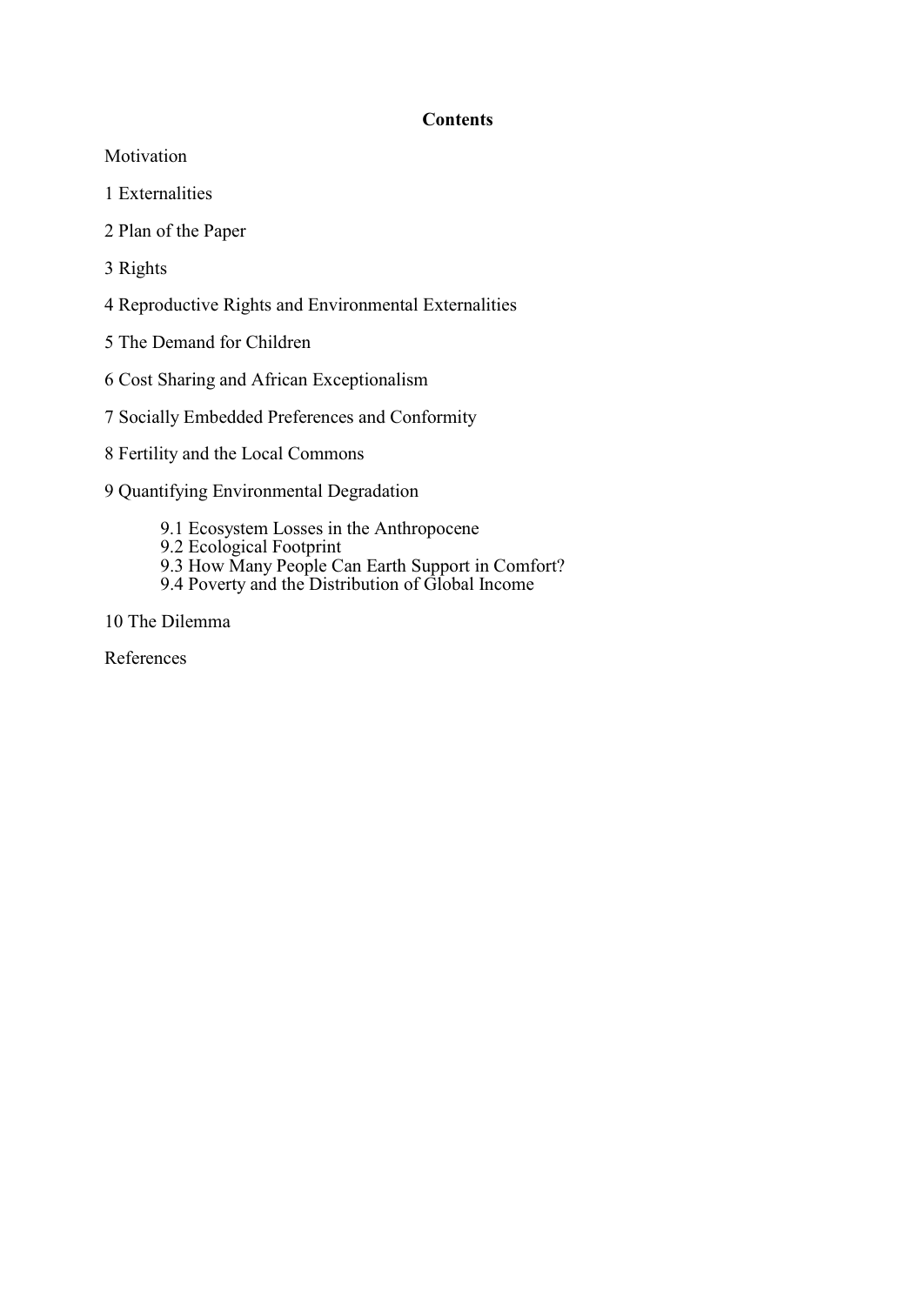### **Abstract**

Externalities are the unaccounted for consequences for others of actions taken by one or more persons. They are symptoms of institutional failure, which is why they cannot be eliminated without collective action. When externalities are adverse, the moral directives flowing from them can clash with the exercise of personal rights. In this paper we identify a class of environmental externalities in the contemporary world that accompany procreation. We also identify externalities that are allied to socially embedded preferences for family size. Those preferences can give rise to a heightened demand for children, which exacerbates the adverse environmental externalities we impose on future generations. Family planning offers a tool that is complementary to environmental policies. Our analysis indicates that there may be a need for family planning even when the unmet need for it falls to zero. We draw attention to crude but suggestive estimates of the magnitude of adverse environmental externalities accompanying new births. Our analysis is designed only to raise questions that have been neglected, we do not explore policy implications. Much remains unsettled.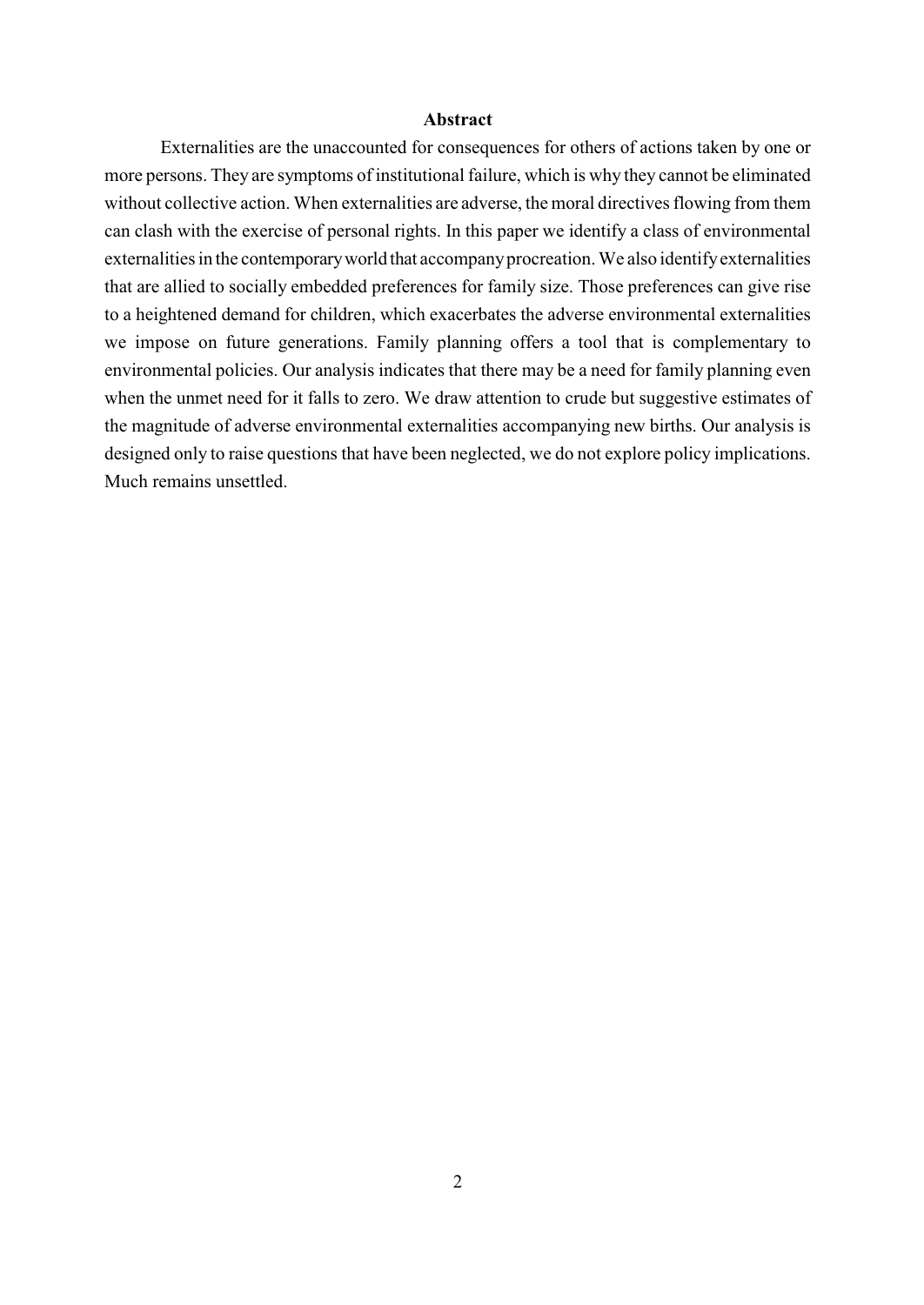### **Motivation**

Among economists and demographers, the dominant view of the impact of growing human numbers on the natural environment has alternated between concern and dismissal. If in the years immediately following the Second World War scholars worried that population growth would retard economic development in poor countries, they have not worried in recent decades. In a series of influential reviews of the modern growth experience, Birdsall (1988), Kelley (1988), Temple (1999), and Helpman (2004) studied cross country data and saw a negligible link possibly even a slight positive relationship - between population growth and growth in per capita GDP. Their analysis may have looked convincing, but the assumption that economic betterment is best seen in terms of growth in GDP per capita should have been questioned. The presence of the qualifier "gross" in gross domestic product (GDP) signals that the measure does not record the depreciation of natural capital that can accompany the production of goods and services.<sup>1</sup> What economists and demographers have interpreted as economic success may thus have been a down payment for future failure. Other things equal, degradation of the natural environment reduces a nation's wealth; and normative economics tells us that the index we should deploy for assessing the sustainability of human development is the wealth of nations, not the GDP of nations nor the Human Development Index of nations. 2

Ehrlich and Holdren (1971) in their classic paper coined the metaphor*I=PAT* so as to trace humanity's *i*mpact on the Earth system to *p*opulation size, *a*ffluence (income per capita), and *t*echnology-in-use. The authors drew attention to the fact that Nature responds to the demands we make of it, not to rates of changes in those demands, let alone to rates of changes in the rates of changes in those demands. The authors' observations on the population-consumption-environment nexus have not had much influence on either economics or demography. That the growth rate of global population has been declining in recent years is frequently noted in the demographic literature (Lutz et al., 2014; World Bank, 2016), but it says little about the prospects for reaching sustainable development. What will matter ultimately is the demand humanity makes of the natural environment when population has stabilized. A long run population of 10-11 billion can be expected to make a far greater demand on the Earth system than one of 3 billion.

Some environmental stresses are global, many are spatially localized; some occur slowly and may therefore miss detection until it is too late, while others are all too noticeable and a cause of persistent societal stresses. The wide divergence in the character of environmental stresses may explain why there is tension among the senses of urgency people express about carbon emissions

 $1$ . The term "natural capital" is now in routine use among ecologists and economists to remind us that Nature is a capital asset with both intrinsic and use value. In what follows we use the terms "Nature", "natural capital", and "the natural environment" synonymously.

 $2$  The latter index was proposed by UNDP (1990) and has been revised and updated by the organization ever since.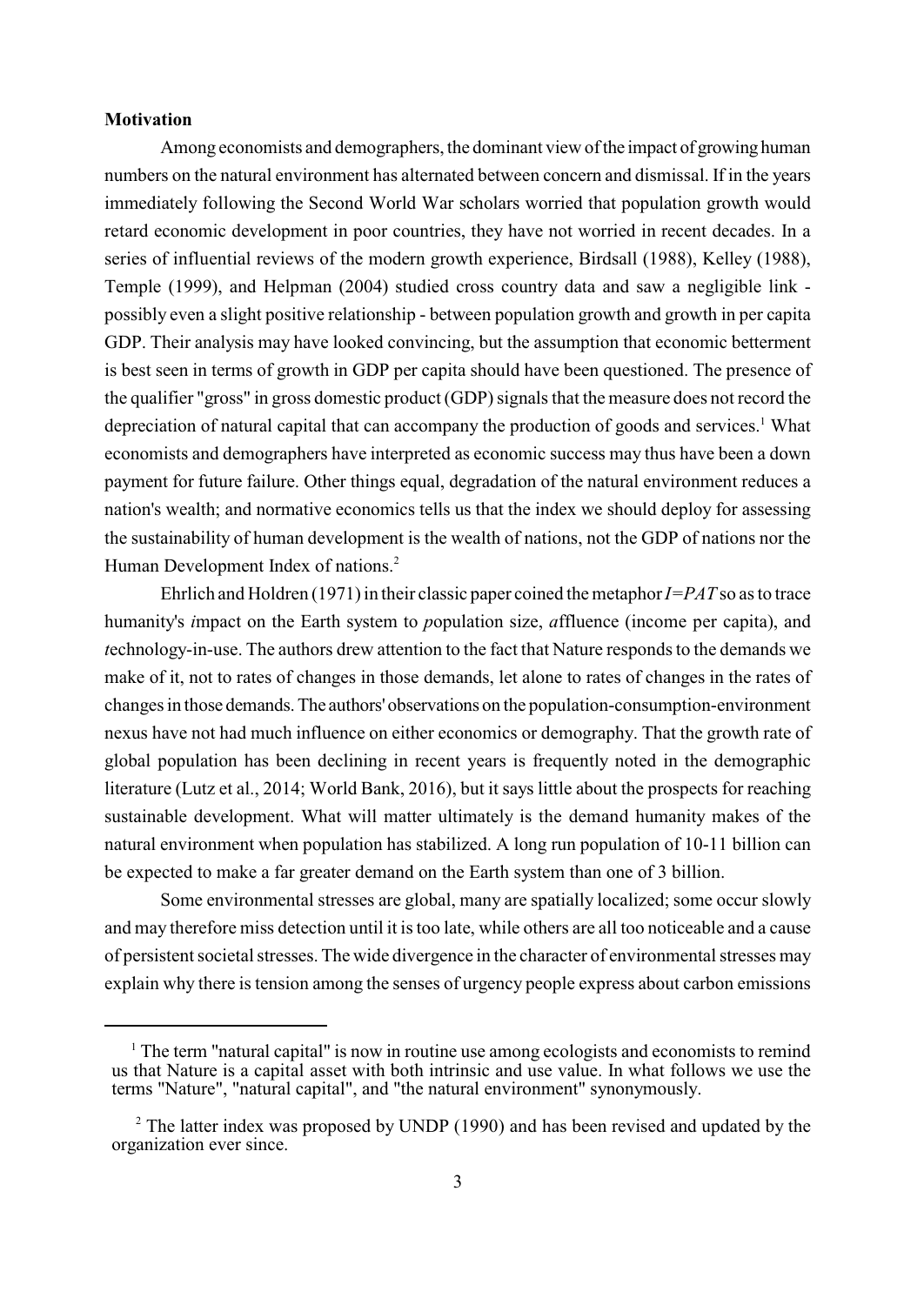and acid rains that sweep across regions, nations, and continents; about degradation of the oceans arising from the energy and materials we release into them; about the hardship communities face when grasslands transform into shrub-lands; and about declines in firewood, bio-diversity, water sources, and soil productivity that are specific to the needs and concerns of the poor in small, village communities.

In recent years environmental scientists have compiled data on the state of the global environment and their deterioration in past decades.<sup>3</sup> Corresponding data at local levels are scattered and range from the detailed to nothing. But global happenings are an aggregate of large numbers of local happenings. In this paper we develop an analytical framework for studying the population-consumption-environment nexus at the local level. We do that by focusing on reproductive behaviour at the household level and draw attention to unintended consequences of procreation for others that work through the natural environment. Those consequences serve as a backdrop to a discussion on the place of reproductive rights in family planning programmes. Our focus is on poor regions. A parallel study could be made of the impact on the natural environment of rising consumption in today's rich regions, but excepting for a few remarks toward the end, we do not pursue that here.

### **1 Externalities**

Processes driving the population-consumption-environment nexus harbour externalities, which are the unaccounted for consequences for others of actions taken by one or more persons. The qualifier "unaccounted for" means that the consequences in question follow without prior engagement with those who are affected. The environmental externalities accompanying procreation we study here will be found to be of an adverse kind. As they are symptoms of institutional failure, externalities cannot be eliminated without collective action. That is why reasoned reproductive decisions at the individual level can nevertheless result in collective failure.

It could be thought that the way we have formulated the notion of externalities is ineffective, on grounds that our actions inevitably have consequences for future generations who, by the nature of things, cannot engage with us. But that would be to ignore that future people engage with us constantly, albeit indirectly. Parents care about their children and know that they in turn will care about their children. By recursion, rational parents take the well-being of their descendants into account when choosing the rates at which they save for them and invest in them. Intergenerational engagement is imperfect when parents choose without adequate concern for their children (e.g. when they discount the future well-being of their children at overly high rates). Externalities across the generations are rampant in that case. But because there are systematic reasons why choices made even by thoughtful parents do not reflect adequate engagement with *others*' descendants, externalities inevitably extend to future people. One of our purposes here is

<sup>&</sup>lt;sup>3</sup> MEA (2005a-d) is the standard reference.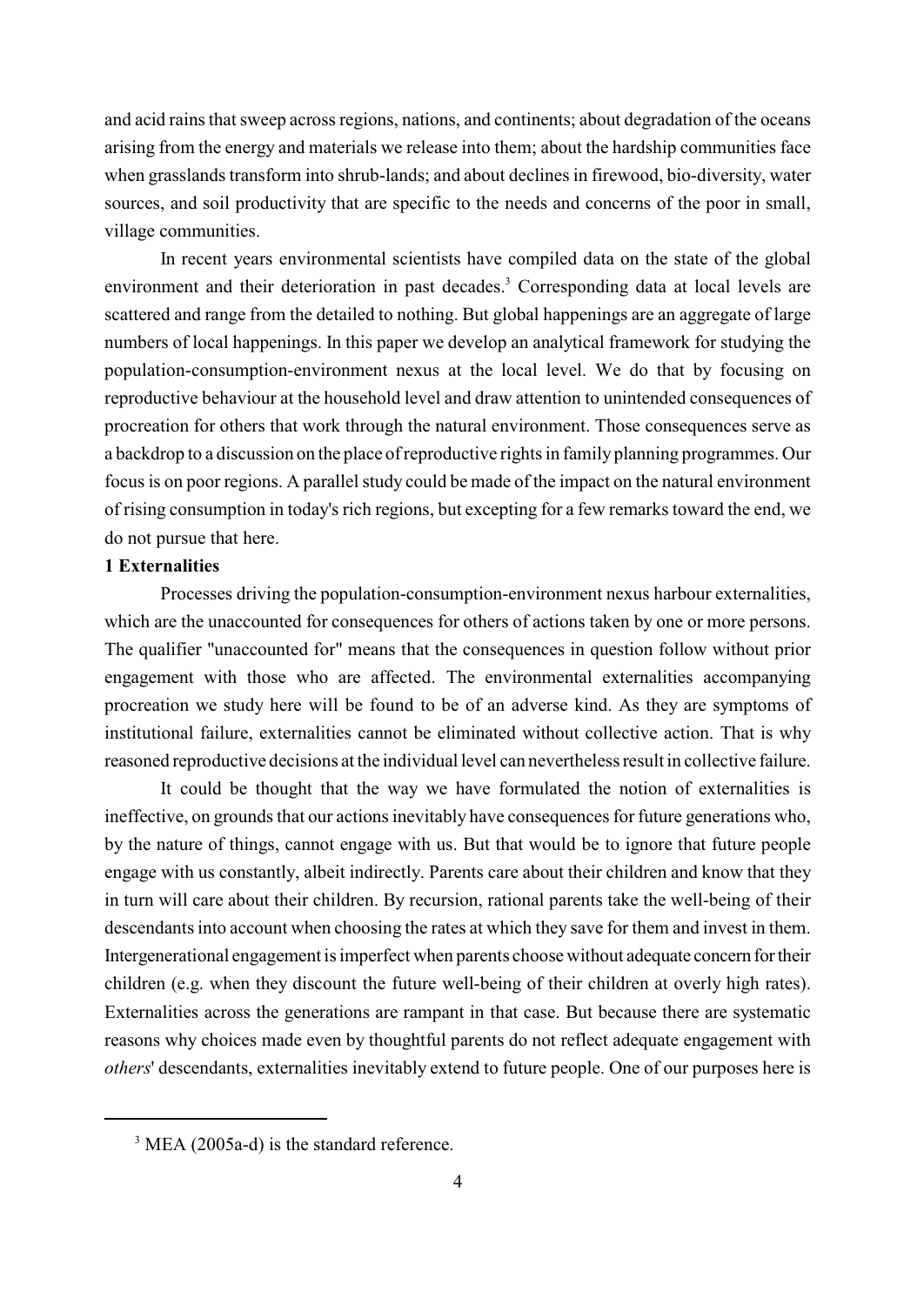to study why.

The institutional failures that underlie externalities are symptoms of the absence of appropriate property rights to goods and services. Unfortunately, property rights to the natural environment are difficult to define and enforce. By property rights we mean not only private rights, but communitarian and public rights too. One reason those rights are difficult to define, let alone enforce, is that Nature is constantly on the move. The wind blows, particulates diffuse, rivers flow, fish swim, birds and insects fly, and even earth worms are known to travel undetected. You cannot contain the atmosphere you befoul. That means you pass on some of the damage caused by a deteriorating environment to others without their consent.

An absence of adequate property rights means that those who suffer from environmental damages are not compensated. That in turn means that the cost incurred by a person for enjoying environmental services (that's the private cost) is less that the cost borne by all (that's the social cost). In cases involving the global environment, such as the atmosphere as a sink for our carbon emissions, the damage an individual suffers from her own emissions is negligible even though the damage to all from the climate change that arises from everyone's emissions is large and positive. From the collective point of view there is excessive use of the atmosphere as a carbon sink. Environmental externalities in this case are adverse.<sup>4</sup>

### **2 Plan of the Paper**

When they are adverse, the moral directives that externalities point to can be at odds with the exercise of personal rights to protected spheres of actions. In this paper we study the clash of those opposing rights by focusing on procreation. In Section 3 we review the legal philosopher Charles Fried's proposed distinction between positive and negative rights. That acts as a backdrop for Section 4, where it is recalled that prominent social scientists have in effect insisted there are no environmental externalities arising from procreation.

In Section 5 we explore the interplay of parental motivations and socio-ecological constraints that help to explain differences in reproductive behaviour across regions and across socio-economic groups within regions. Section 6 looks briefly at what has been called "African exceptionalism" and identifies a class of inter-household externalities that may have contributed to its high fertility rates. In Section 7 reproductive conformism is identified as being a source of inter-household externalities, sustaining high fertility rates. And in Section 8 we identify a particular pattern of adverse environmental externalities at the local level arising from new births. Taken together they create a tension between reproductive rights and the adverse, unaccounted for consequences for others the exercise of those rights give rise to in the contemporary world.

Estimates of environmental externalities arising from reproduction are sparse, perhaps because they have been judged by economists and demographers to be insignificant (Section 4).

<sup>&</sup>lt;sup>4</sup> The classification of externalities presented here is built on Dasgupta (1993, 2000) and Dasgupta and Ehrlich (2013).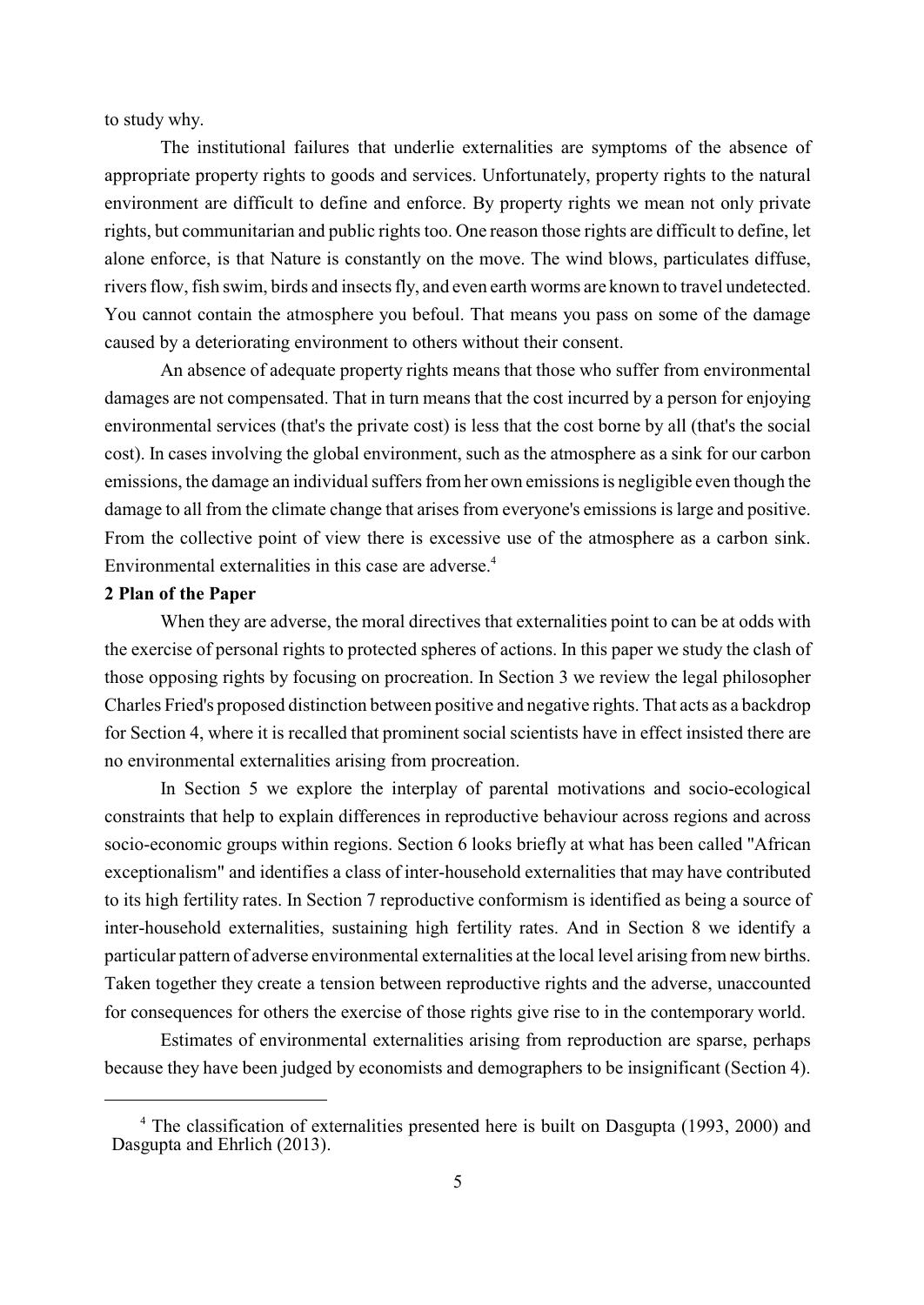So in Section 9 we rehearse global statistics on the state of natural capital. The statistics are not sufficient to provide economists with the tools they need to estimate the environmental benefits of family planning programmes, but we work with them to show that the missing items are almost certainly significant. In Section 10 we offer a contemporary example to bring into sharp relief the dilemma the clash of rights between present and future people poses for the design and evaluation of family planning programmes. By "rights of future people" we mean just that. We are appealing to a widely shared view, that no matter who and how many our descendants happen to be, they will have a justifiable claim to a reasonably abundant resource base. Future people's personal identities don't matter in this context.

Although the externalities we classify here arise in all contemporary societies, a salient contrast obtains between rich (high consuming) societies with low desired family-size, and poor (low consuming) societies with high desired family-size. Environmental externalities caused by new births in rich countries are included in our analysis (they are due to the high consumption enjoyed by new births over their lifetime), but because our purpose here is to show that benefits of family planning programmes have been under-estimated, we focus on those poor regions where fertility rates are high. We use sub-Saharan Africa as our template (Section 6) because the desired family size there is strikingly high by contemporary standards elsewhere.

### **3 Rights**

The legal philosopher Charles Fried distinguished "positive" from "negative" rights (Fried, 1978). We are to think of positive rights as a claim *to* something, a share of material goods or some particular commodity such as education when young and medical attention when in need. A negative right is a right that something *not* be done to one, that some particular imposition be withheld. Fried observed that positive rights are asserted to scarce goods and that scarcity implies a limit to their claim. He also suggested that negative rights, for example the right not to be interfered with in forbidden ways, do not appear to have such natural limitations. ("If I am let alone, the commodity I obtain does not appear of its nature to be a scarce or limited one. How can we run out of people not harming each other, not lying to each other, leaving each other alone?" (Fried, 1978: 110).)<sup>5</sup>

Fried's dichotomy is useful as a starting point for studying the place of rights in the design of family planning and reproductive health policies. But his suggestion that the exercise of negative rights doesn't involve costs is questionable. The claim that one's proximity should not be contaminated by cigarette smoke would seem to be a negative right, which is violated when someone smokes in that proximity. To protect that right governments in many countries prohibit people from choosing at will where they smoke. That's a cost to smokers. In contrast, a right to exercise one's agency would appear to be a positive right, but it doesn't inevitably demand

<sup>&</sup>lt;sup>5</sup> Fried's binary classification of rights corresponds to Isaiah Berlin's classification of freedom into positive and negative categories (Berlin, 1959).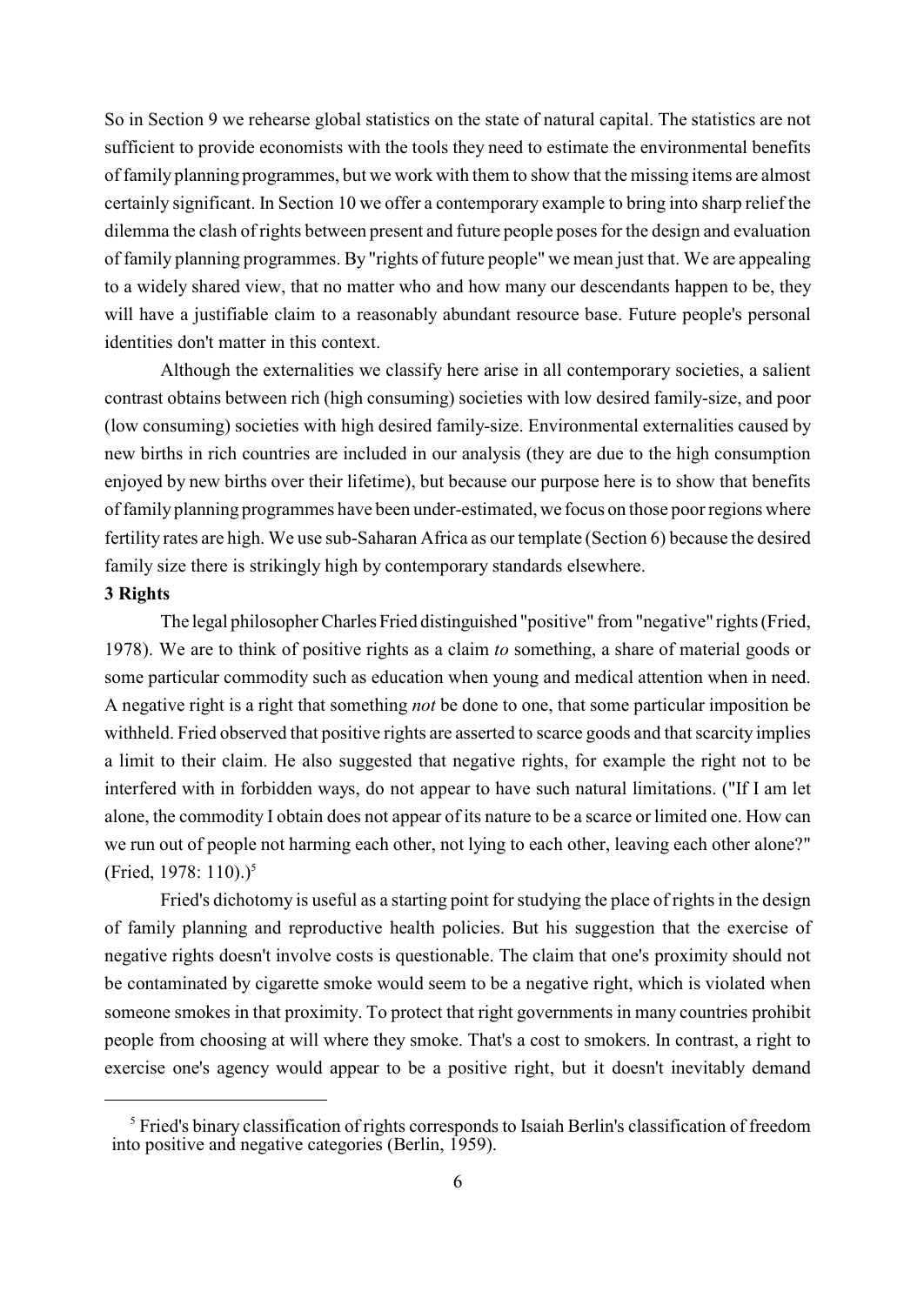resources from others (e.g. freedom of speech). It isn't so much that negative rights don't suffer from resource limitations and that positive rights do, it is more that the two sets of rights have separate frames of reference. The contrasting phrases, "right to self-determination" and "right to have an imposition withheld", point in different directions.

The 1994 International Conference on Population and Development re-affirmed the language of rights in the sphere of family planning and reproductive health. The widely noted publication that reported the Conference's conclusions was uncompromisingly clear:

"Reproductive rights ... rest on the recognition of the basic right of all couples and individuals to decide freely and responsibly the number, spacing, and timing of their children, and to have information and means to do so, and the right to attain the highest standards of sexual and reproductive health." (UNFPA, 1995: Ch. 7, Sect.3).

The fundamental right of individuals to decide freely and for themselves, whether, when, and how many children to have is central also to the vision and goals of *Family Planning 2020* (FP2020), and is pivotal in the reproductive health indicators of the United Nations' Sustainable Development Goals.<sup>6</sup>

Both positive and negative rights are in play here. Rights to information and other services pertaining to family planning and reproductive health are positive rights. The right to choose one's family size on the other hand would appear to be a negative right.

Even though Fried's classification is not without problems, it is useful for studying the relationship between "externalities" and "rights". First, to insist that the rights of individuals and couples to decide freely the number of children they produce trump all competing interests is to play down the rights of all those (most especially, perhaps, future people) who suffer from the environmental externalities that accompany additions to the population. Second, UNFPA's statement ignores the latent need among those who do not want family planning now but would want it if others among their peer group were using contraception.<sup>7</sup>

## **4 Reproductive Rights and Environmental Externalities**

That reproductive decisions may involve a clash of rights isn't self-evident. In a powerful essay that dismissed concerns on over-population, Bauer (1981: 61-64) wrote: "The comparatively

 $6$  Kumar and Hardee (2015) offer a useful manual for family planning programmes based on the protection and promotion of reproductive rights. Rights had been deployed as an ethical category in discussions on family planning and reproductive health previous to the 1994 International Conference on Population and Development. Hardee et al. (2014) provide an excellent account of the history. The authors also provide a framework for achieving the goals of FP2020. Cottingham et al. (2012) offer an account of the power of the language of rights in encouraging governments and international agencies to provide the resources needed to meet women's "unmet need" for family planning and reproductive health facilities.

 $\frac{1}{2}$  Brock (2010) contains an interesting discussion of possible clashes between parental rights and societal interests and how societies variously resolve them. But he was not concerned with the clash that is embodied in environmental externalities.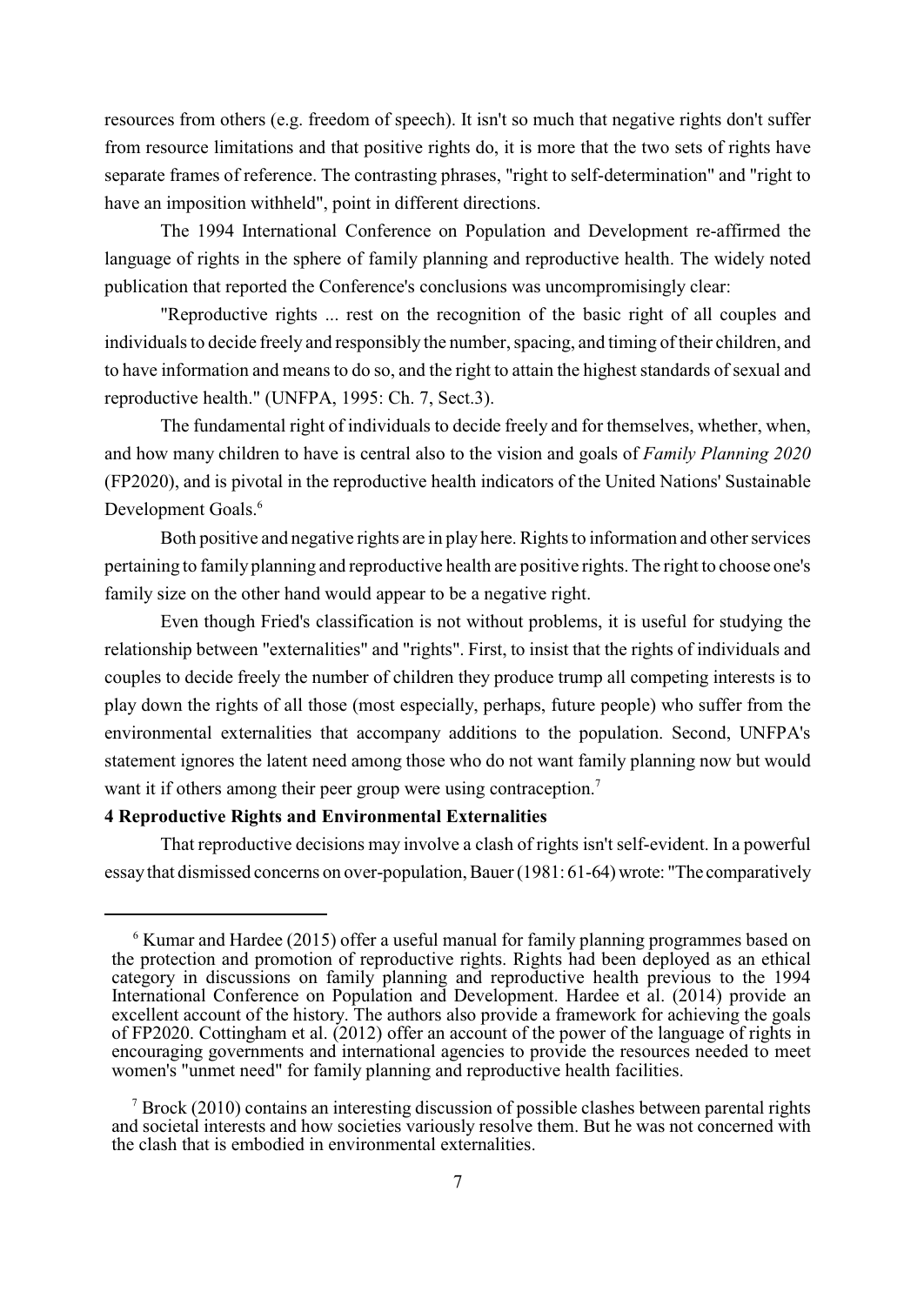high fertility and large families in many ldcs (less developed countries) should not be regarded as irrational, abnormal, incomprehensible or unexpected. They accord with the tradition of most cultures and with the precepts of religious and political leaders... Allegations or apprehensions of adverse or even disastrous results of population growth are unfounded. They rest on seriously defective analysis of the determinants of economic performance; they misconceive the conduct of the peoples of ldcs; and they employ criteria of welfare so inappropriate that they register as deterioration changes which are in fact improvements in the conditions of people."

The problem with the critique is that even when men and women at the household level rationally prefer large numbers of children to small numbers, it doesn't follow there isn't a resource allocation failure they themselves would acknowledge if only they were asked. As in every other field of personal choice we should enquire whether a collection of reasoned decisions at the individual level may harbour collective failure. This is the central question raised by externalities, and it has particular potency in the case of adverse externalities.

The clash between reproductive rights and the rights that are violated owing to the adverse environmental externalities that come allied to procreation suggests that the language of rights suffers from difficulties when applied to family planning. That family planning services bring in their wake many benefits (health, education, income, women's empowerment) to those who make use of them has been documented repeatedly in recent years.<sup>8</sup> Our focus on externalities points to the fact that they bring benefits to others as well. Those additional benefits should be included in the design of social policies. We will find that indicators currently in use by governments and NGOs of the value of family planning services underestimate it.

Policies for curbing adverse reproductive externalities can in principle take several forms. Education, especially female education, is one route, some argue that it is the most effective route (Lutz, 2014; Lutz et al., 2014). But female education is not the only factor driving fertility.<sup>9</sup> Another tool involves demonstrative persuasion, which can be attempted through community discussions on the need for behavioural change. The agency of persuasion could be the community, NGOs, or the state.<sup>10</sup> A further tool is taxation, which permits people to choose as they wish, but at a price. Although taxation as a device for curbing environmental externalities is familiar in wealthy countries, it is not an available tool for reducing the demand for children in

<sup>&</sup>lt;sup>8</sup> See, for example, Koenig et al. (1992), Debpuur et al. (2002), Cleland et al. (2006, 2012), Tsui et al. (2010), Canning and Schultz (2012), Sonfield et al. (2013), Fabic et al. (2015), Bongaarts (2016), and Miller and Babiarz (2016).

<sup>&</sup>lt;sup>9</sup> World Bank (2012) reported that in 2010 the proportion of people who would completed primary education was, in India 96%, in Pakistan 67%, and in Bangladesh, 65%. Total fertility rates (TFRs) in those countries were 2.6, 3.4, and 2.2, respectively. It should also be noted that in Bangladesh non-governmental organizations at work on social matters have a far more extensive reach than in India and Pakistan. Reproductive behaviour is not mono-causal.

 $10$  Nudge theory advocates a weak version of that idea. See Thaler and Sunstein (2008).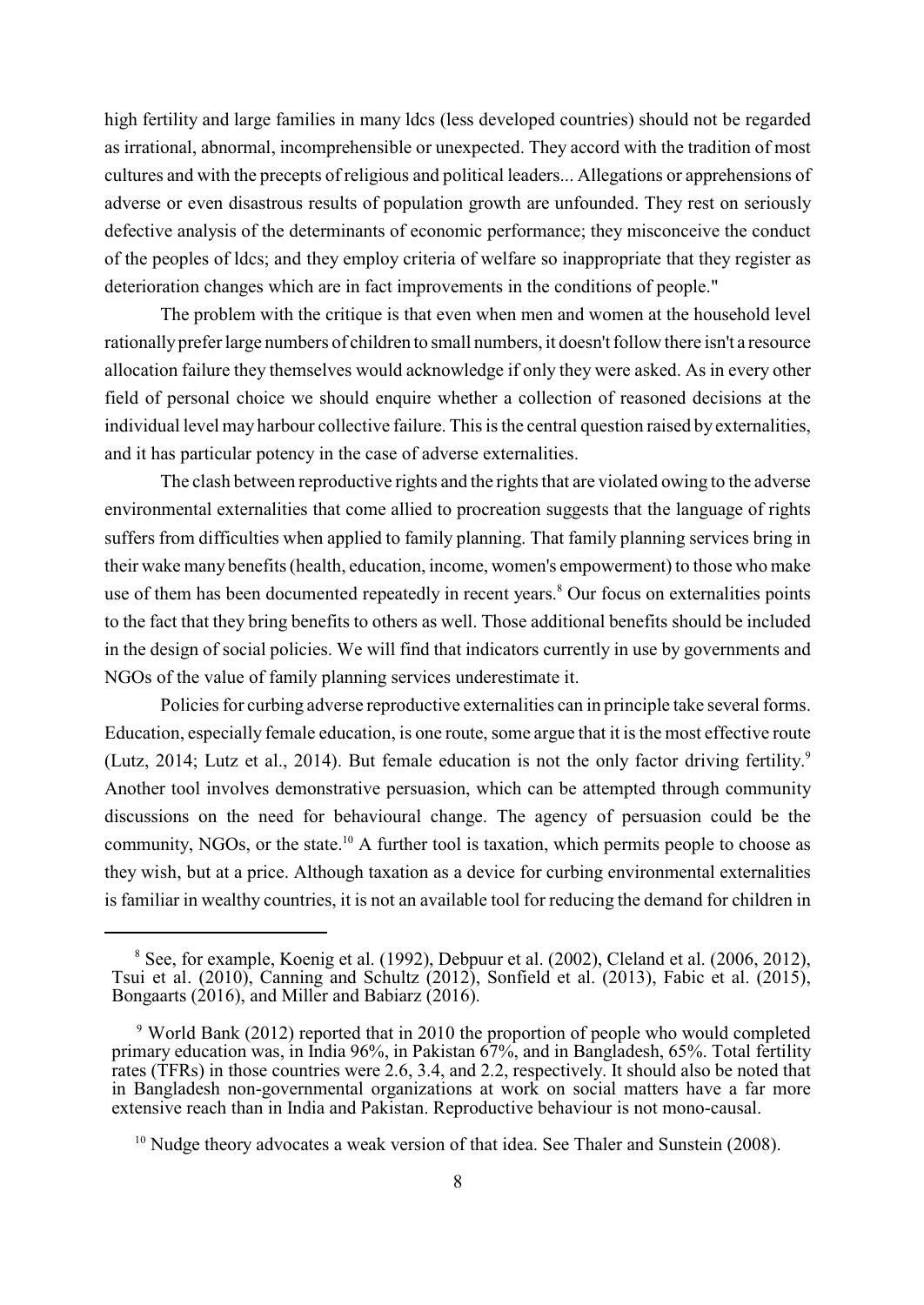poor countries, where the poorest households are most often the ones that have the highest demand. A further policy tool is quota, such as China's previous directive of one-child family, or the government's recently revised two-children-per-couple directive. The classification of externalities we uncover here suggests a variety of policy tools that could be deployed by governments and international agencies for reducing the demand for children. The policy tools differ in terms of the extent to which the right to self-determination is compromised. None are likely to prove uncontroversial. The issues remain unsettled.<sup>11</sup>

### **5 The Demand for Children**

Children are both ends in themselves and means to meeting needs and desires. The mix of motivations depends variously on the customs and institutions we inherit, and on our character and circumstances. That children are ends in themselves is emotionally so compelling that it may seem too obvious to require acknowledgement, but social anthropologists have shown that children are ends not only in the innate desire we have to bear and rear them, but also in the dictates of tradition and religion. One such injunction emanates from the cult of the ancestor, which, taking religion to be the act of reproducing the lineage, requires women to bear many children.<sup>12</sup> This latter motivation was used by Caldwell and Caldwell (1990) to explain why sub-Saharan Africa has for the most part proved so resistant to fertility decline.

A weakness of the argument is that, although it explains why fertility rates in sub-Saharan Africa are high (the total fertility rate (TFR) remains above 5 today, as contrasted with a global TFR of 2.5), it does not explain why the rates have not responded as much to declines in infant mortality than one could have thought on the basis of evidence elsewhere.<sup>13</sup> Even in sub-Saharan

 $\frac{11}{11}$  Ouotas are an extreme form of non-linear taxation: zero tax up to the quota, followed by a severe tax beyond it. (The "tax" need not be financial, it could be strong collective disapproval.) An alternative to taxing people if they exceed their quota is to reward people if they stay within their quota. We are thinking of "quota" here in the same way as quotas that are imposed as food rations in periods of extreme shortage; compulsory vaccination against communicable diseases; and prohibition on smoking in public spaces. The former policy ensures equality in the distribution of a positive right; the latter pair protect and promote negative rights. Forced sterilization is a distorted and repugnant application of quotas.

Sen (1982) likens the emission of persistent pollutants to torturing future people. The clash between reproductive rights and adverse environmental externalities allied to new births is at its most striking under his reading.

 $12$  Writing about West Africa, Fortes (1978: 125-6) said "... a person does not feel he has fulfilled his destiny until he or she not only becomes a parent but has grandchildren... (Parenthood) is also a fulfilment of fundamental kinship, religious and political obligations, and represents a commitment by parents to transmit the cultural heritage of the community ... Ancestry, as juridically rather than biologically defined, is the primary criterion ... for the allocation of economic, political, and religious status."

 $13$  Between 1965 and 2015 the infant mortality rate in sub-Saharan Africa declined from about 150 per 1,000 live births to something like 60 per 1,000 live births.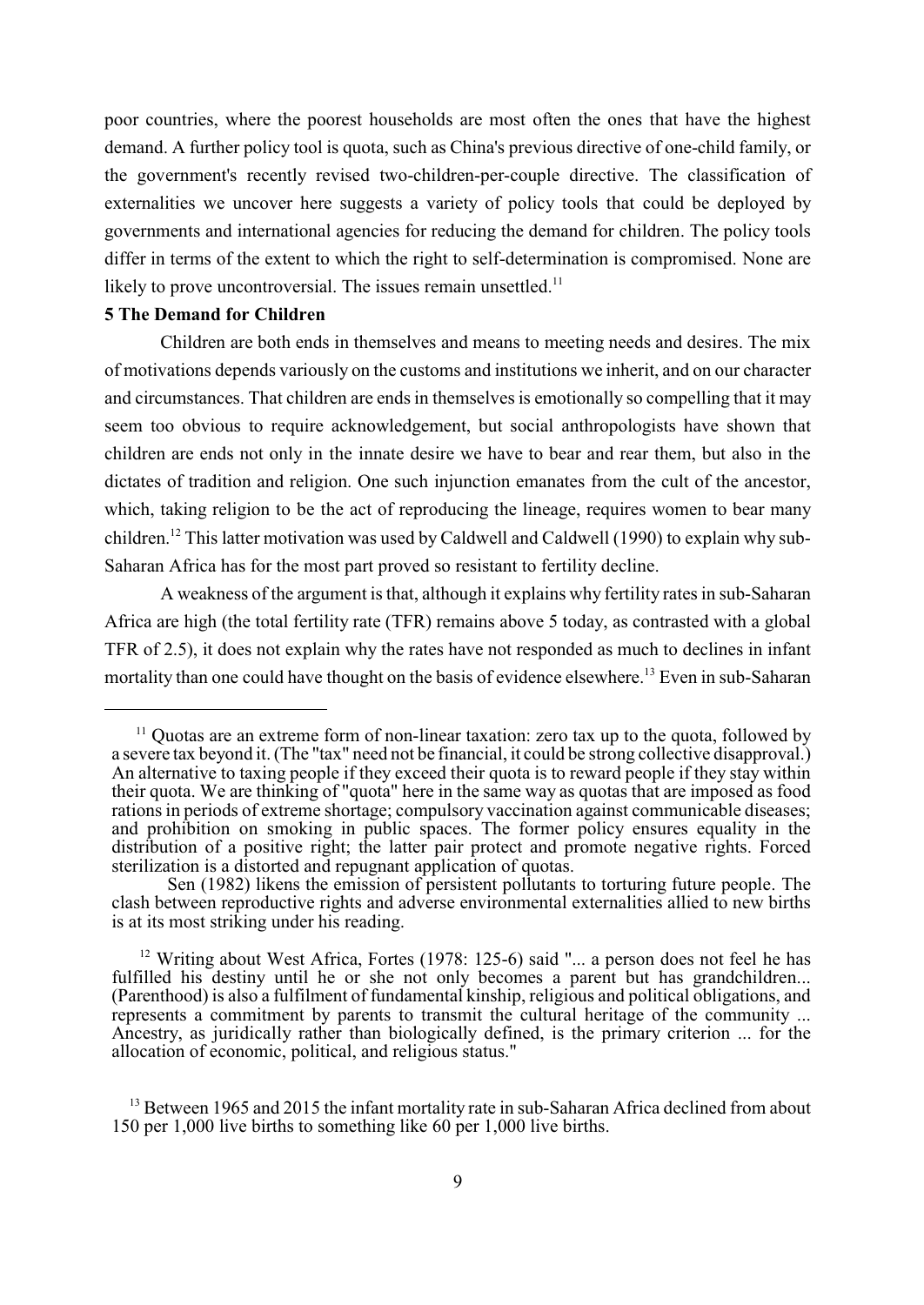Africa, total fertility rates have been below the maximum possible rate. So they should be expected to respond to declines in infant mortality, a matter we come back to in Section 8, where we offer one possible explanation for why sub-Saharan Africa has proved to be resistant to fertility reduction.

In places where formal institutions are underdeveloped, children also substitute for other assets, which is why children as a means to parental ends is most apparent in the poorest regions of the world. Children serve as security in old-age in places that have neither pension schemes nor adequate land markets. They are also a source of labour in households possessing few labour saving devices. Children mind their siblings, tend to domestic animals, pick berries and herbs, collect firewood, draw water, and help with cooking. The need for additional hands is especially strong among rural communities in dry and semi-arid regions of the world. Children in poor countries are valued by their parents also as capital and producer goods.<sup>14</sup>

Caldwell (1981, 1982) put forward the hypothesis that the inter-generational transfer of resources is from children to parents in poor societies, but from parents to children in rich societies. The suggestion has been easier to confirm in rich countries, where the rate of investment in children's education has been found to be as high as 6-7 per cent of GDP (Haveman and Wolfe, 1995). Confirming the reverse flow in poor countries has been a lot harder, in part because data are sparse but in part also because even within poor regions there are significant differences in attitudes toward reproduction. Those differences are traceable to kinship structures, marriage practices, and rules of inheritance. The implied line of thinking says that over the long run it is differences in institutions and social norms - originating perhaps in some measure in geography that are the reasons behind differences in reproductive behaviour among groups. This form of analysis says that high child mortality rates spur fertility because of parental need to increase the probability of not being childless in old age. Theoretical models have been built on the premise that institutional failure, broadly defined, is the deep cause of pro-natalism. Causality isn't traced to differences in income or wealth. It is not that fertility and mortality rates are high and health status and education attainments are low in poor regions *because* people there are poor, it's that very low incomes go hand in hand with those features of life. The variables are mutually determined over time.<sup>15</sup>

UNFPA (1995) took it that family planning and reproductive health policies should address "unmet need", meaning that they should be made to serve women aged 15-49 who are seeking to stop or delay child-bearing but are not using modern contraception (Casterline and

 $14$  In South Asia children have been observed to be at work from as early an age as six.

<sup>&</sup>lt;sup>15</sup> For theoretical models that speak to the mutual determination, see Dasgupta (1993, 2000), Brander and Taylor (1998), Harford (1998), Dasgupta and Ehrlich (2013), and Bohn and Stuart (2015). The mutual determination doesn't entail a demographic trap, but it may. See in particular Dasgupta (2000: Appendix).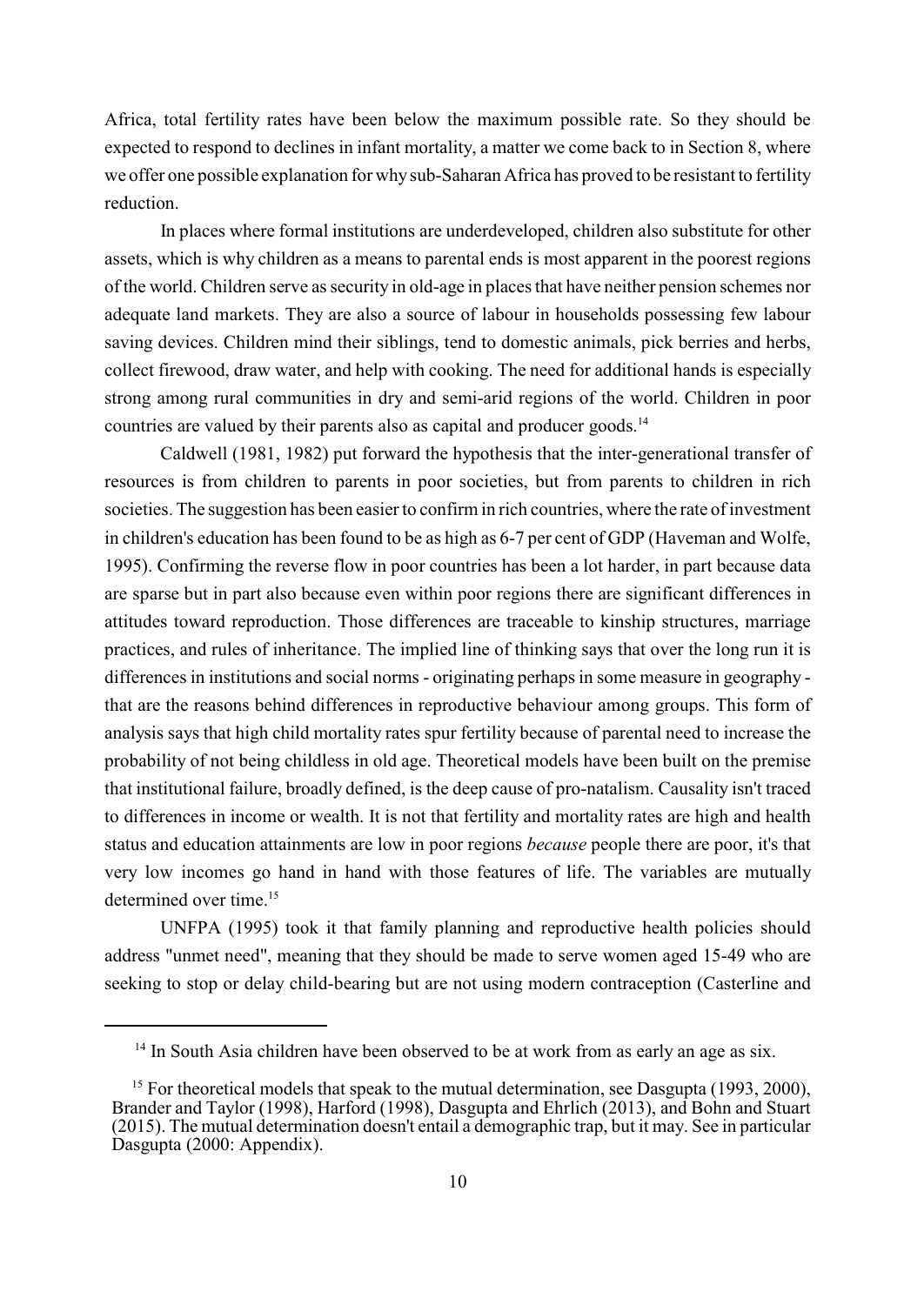Sinding, 2000; Bradley et al., 2012; Alkema et al., 2013). Fabic et al. (2011) defined "total demand" for family planning to be the number of women who want to delay or limit child-bearing (i.e. the sum of contraceptive users and women with unmet need). The role of family planning, the authors argued, is to supply that demand. The success of family planning can then be measured by the ratio of family planning users to the total demand. The United Nations have adopted this measure in their Sustainable Development Goals. Reproductive rights serve as the basis of their recommendation in each of the publications.

The concept of reproductive rights, when used to delineate the boundaries of family planning and reproductive health services, undervalues family planning. In Sections 6-8 we show that there may be a need for family planning even when unmet need falls to zero, or when "wanted fertility" accords with total fertility; in other words when "desired family size" on average equals actual family size.<sup>16</sup> Family planning is a necessary means to reducing the adverse environmental externalities that arise from procreation. Moreover, fertility desires are influenced by the fertility desires and reproductive behaviour of others. There can be collective benefits if members of a community are enabled to alter their fertility desires in a coordinated manner. Family planning can help to bring about changes in such social norms as well. Our analysis doesn't run against the language of rights when it is used as a plank for family planning; it expands the sphere in which rights are acknowledged and promoted.<sup>17</sup>

### **6 Cost Sharing and African Exceptionalism**

A potential source of reproductive externality is the wedge between the private and social costs of child rearing. The costs borne by parents are lower when child rearing is shared among the kinship than when households are nuclear. In sub-Saharan Africa fosterage within the kinship is a commonplace. Children are not raised solely by their parents, the responsibility is more diffuse within the kinship group (Caldwell, 1991; Bledsoe, 1990, 1994). Fosterage in the African context is not adoption. It is not intended to, nor does it in fact, break ties between parents and

 $16$  Desired family size is estimated from answers to the following question:

<sup>&</sup>quot;If you could go back to the time when you did not have any children and could choose exactly the number of children to have in your whole life, how many would that be?"

The "wanted total fertility rate", or WTFR, is calculated by first dividing the number of observed births into those that occurred before and after the desired family size is reached (the former are considered as wanted, the latter unwanted). WTFR is obtained with the same procedure as the one used in calculating TFR (that is, from age-specific fertility rates), but only wanted births are included in the numerator of these rates.

There are dangers of biases in responses to the question at the basis of desired family size, but the motivation behind the question is clear enough.

 $17$  Moral philosophers would argue that the evaluation of family planning programmes should include the quality of lives that will not be lived on account of the programmes. We avoid those further considerations by assuming that thoughtful parents reach their fertility desires by taking into account the potential well-being of their off-spring and, by recursion, the well-being of their dynasty.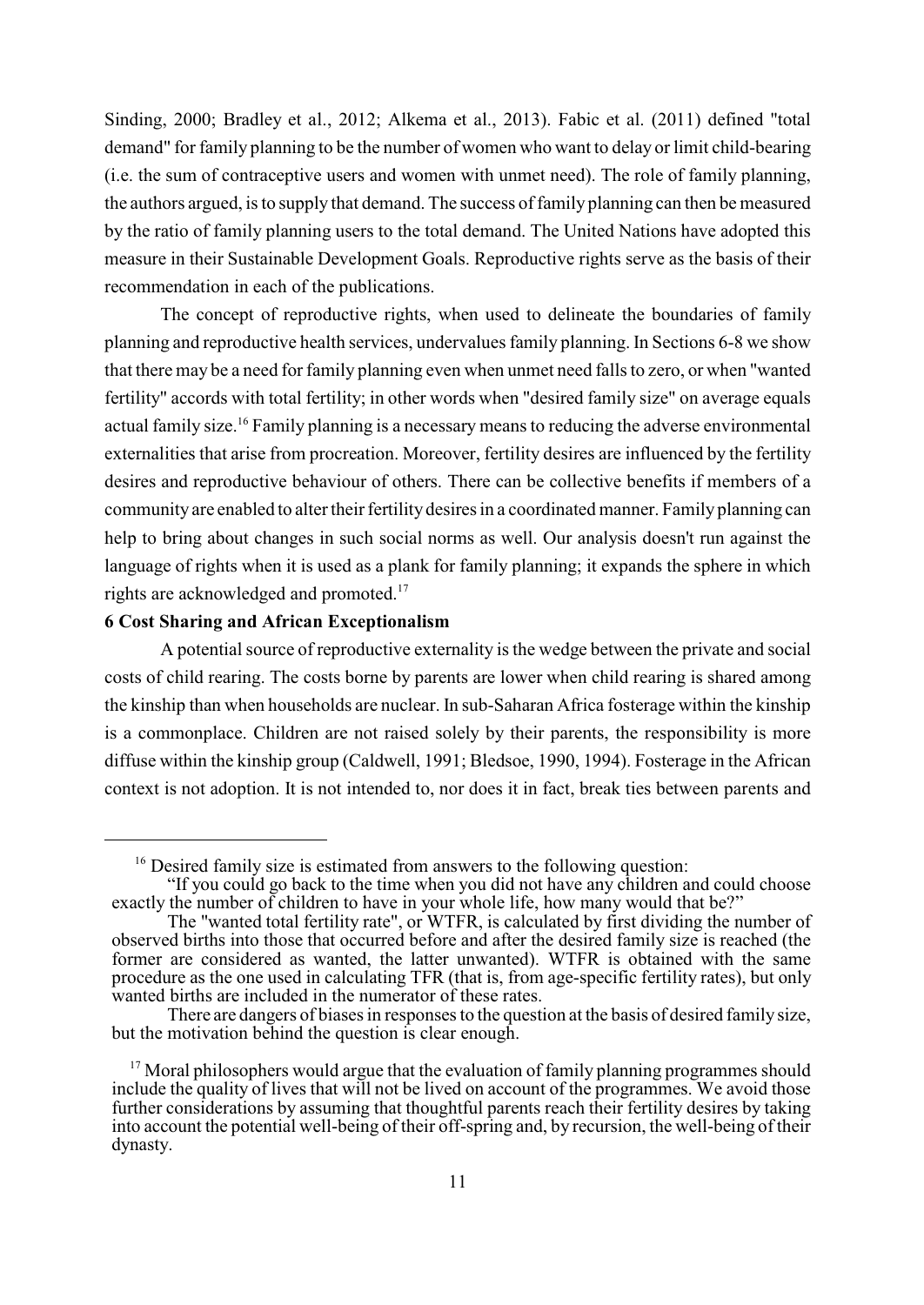children. The institution affords a form of mutual insurance protection in semi-arid regions. It may also be that, as savings opportunities are few in the low-productivity agricultural regions of sub-Saharan Africa, fosterage enables households to smooth their consumption across time. In parts of West Africa up to half the children have been found to be living with their kin at any given time. Nephews and nieces have the same rights of accommodation and support as do biological offspring. There is a sense in which children are seen as a common responsibility. However, the arrangement creates a free-rider problem if the parents'share of the benefits from having children exceeds their share of the costs. The corresponding externalities are confined to the kinship. Other things equal, reduction in those externalities would be accompanied by a fall in the demand for children and all households would benefit.<sup>18</sup>

Related to this is a phenomenon that has been observed by Guyer (1994) in a Yaruba area of Nigeria. In the face of deteriorating economic circumstances, some women bear children by different men so as to create immediate lateral links with them. Polyandrous motherhood enables women to have access to more than one resource network. Desired fertility is consequently higher.

In sub-Saharan Africa, communal land tenure of the lineage social structure offers yet another inducement for men to procreate. This is because a greater amount of land can be claimed by a larger family. In addition, conjugal bonds are frequently weak, so fathers often do not bear the costs of siring a child. Men's "demand for children" is thus high. Anthropologists have observed that the unit of African society is a woman and her children, rather than parents and their children. Frequently, there is no common budget for the man and woman. Descent in sub-Saharan Africa is, for the most part, patrilineal and residence is patrilocal (exceptions are the Akan of Ghana and the Chewa of Malawi). That depresses women's voice; and because women bear a disproportionate amount of the costs of reproduction, it raises the fertility rate. Patrilineality, weak conjugal bonds, communal land tenure, and a strong kinship support system of children, taken together, are a broad characteristic of the region. In principle they provide a powerful stimulus to fertility. Admittedly, patrilineality and patrilocality are features of the northern parts of the Indian sub-continent also. But conjugal bonds are substantially greater there. Moreover, as agricultural

<sup>&</sup>lt;sup>18</sup> To see that there are no externalities if the shares were the same, suppose  $c$  is the cost of rearing a child and *N* the number of couples within a kinship. Assume that each child makes available  $\nu$  units of output (this is the norm) to the entire kinship, which is then shared equally among all couples, say in their old age. Suppose also that the cost of rearing each child is shared equally by all couples. Let  $n^*$  be the number of children each couple other than the one under study chooses to have. If *n* were to be the number of children this couple produces, it would incur the resource cost  $C = [nc+(N-1)n * c]/N$ , and eventually the couple would receive an income from the next generation equalling *Y* = [*ny*+(*N*-1)*n\*y*]/*N*. Denote the couple's aggregate utility function by the form *U*(*Y*)-*K*(*C*), where both *U*(.) and *K*(.) are increasing and strictly concave functions. Letting *n* be a continuous variable for simplicity, it is easy to confirm that the couple in question will choose the value of *n* at which  $y dU(Y)/dY = c dK(C)/dC$ . The choice sustains a social equilibrium when  $n = n^*$ . It is easy to check that this is also the condition which is met in a society where there is no reproductive free-riding. It follows that there is free-riding if the parents' share of the benefits from having children exceeds their share of the costs.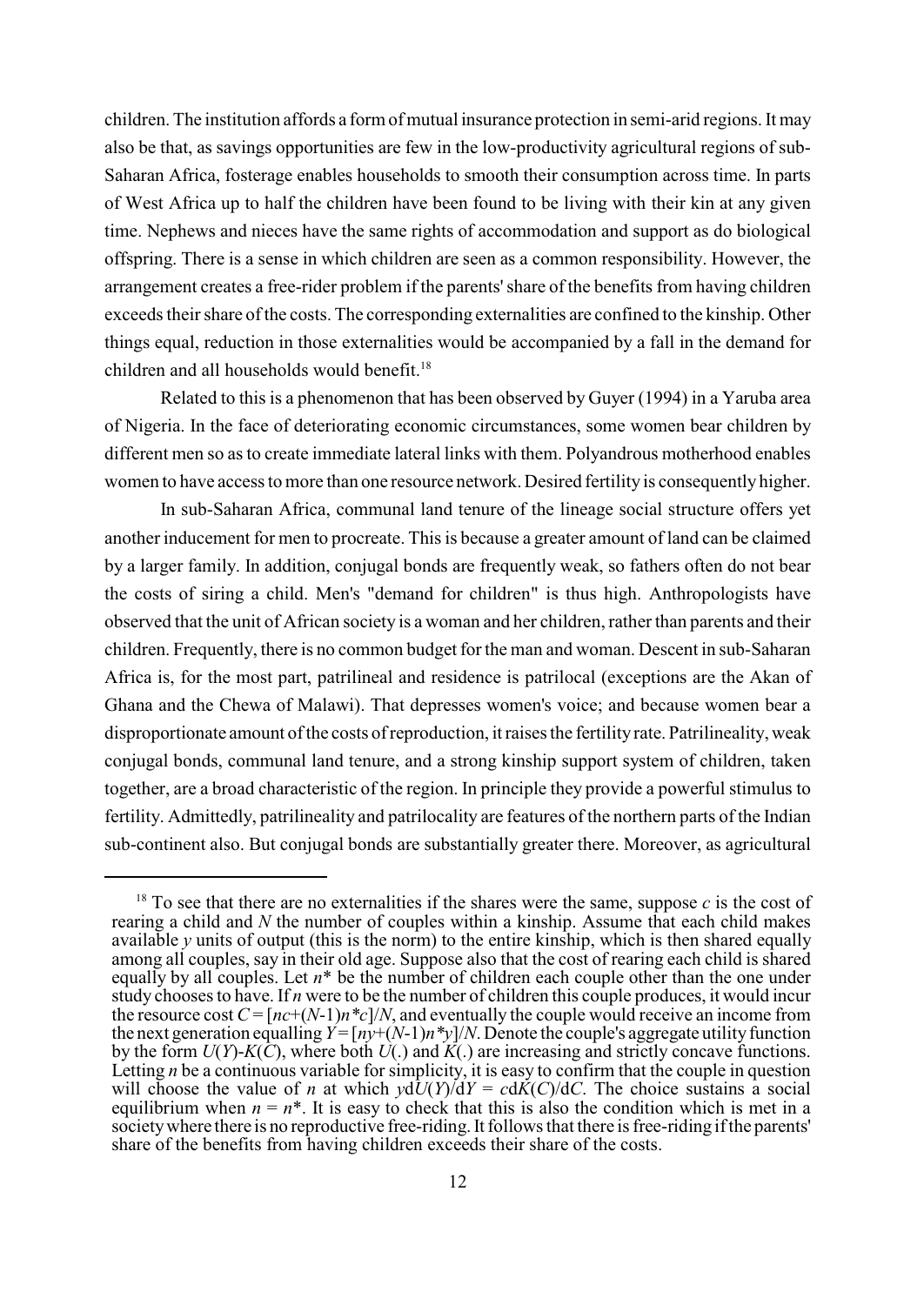land is not communally held, large family sizes lead to fragmentation of land-holdings. In contrast, large families in sub-Saharan Africa are (or, at least were, until recently) rewarded by a greater share of land belonging to the lineage or clan.<sup>19</sup>

### **7 Socially Embedded Preferences and Conformity**

That children are an end and not just a means toward other parental goals provides a potentially powerful mechanism by which reasoned fertility decisions at the level of every household could lead to an unsatisfactory outcome from the perspectives of all households. It arises from the possibility that traditional practice is perpetuated by conformity. Reproductive decisions in closely-knit communities are not only a private matter; they are influenced by societal mores, influenced by both family experiences and the cultural milieu. Conformist behaviour would occur if the family size each household desires is positively related to the average family size in the community (Dasgupta, 1993: Ch. 12). The source of a desire to conform could lie in reasons other than an intrinsic desire to be like others. It could be that similar choices made by households generate mutual externalities because a household's choice of actions signals its willingness to belong. $20$ 

Whatever the basis of conformism, there would be practices encouraging high fertility rates that no household would unilaterally desire to break. Such practice could have had a rationale in the past, when mortality rates were high, rural population densities were low, natural resources were aplenty, the threat of extermination from outside attack was large, and mobility was restricted. But practices can survive even when their original purposes have disappeared. So long as all others follow the practice and aim at large family sizes, a conformist household would not on its own wish to deviate from the practice; however, if all other households were to restrict their fertility rates, every household would wish to restrict its fertility rate as well. Conformism can thus be a reason for the existence of multiple "societal equilibria". A society could get embedded in a self-sustaining mode of behaviour characterized by high fertility and low educational attainment, even when there is another potentially self-sustaining mode of behaviour that is characterized by low fertility and high educational attainment and which is preferred by all.

To illustrate, imagine each household regards 5 to be the ideal number of children if all

 $19$  In an early review of fertility intentions Cochrane and Farid (1989) noted that both the urban and rural, the educated and uneducated in sub-Saharan Africa have more, and want more, children than their counterparts in other less-developed regions. Even young women there expressed a desire for an average of 2.6 more children than women in the Middle East, 2.8 more than women in North Africa, and 3.6 to 3.7 more than women in Latin America and Asia. Updated versions of these figures are available, but we are presenting data from the mid-1980s because the income gap between Africa and the rest of the developing world was smaller at that time than it is now.

African society's exceptionalism has been much written about. See in addition Goody (1976), Bledsoe and Pison (1994), Bongaaarts (2011), and Bongaarts and Casterline (2013).

<sup>&</sup>lt;sup>20</sup> Fads and fashion are short-run expressions of conformity.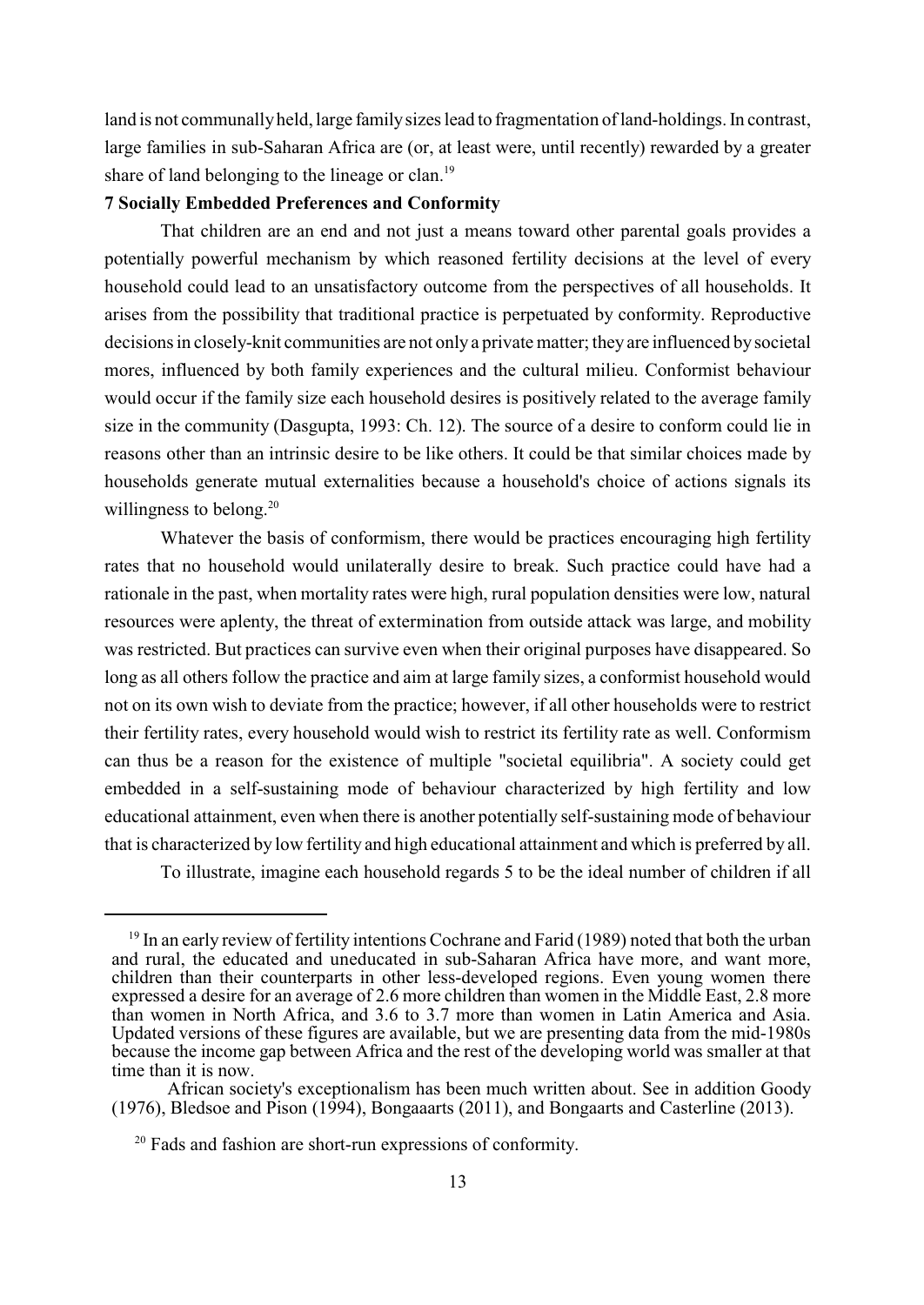other households have 5 children; 4 to be the ideal number if all others have 4; and 2 to be the ideal number if all others have 2. Each is a societal equilibrium. Imagine now that each household prefers the outcome where all households have 2 children. It can nevertheless be that their society is stuck in a situation where each household has 5 children. It is stuck there because no household has a reason for deviating from 5 if all other households have 5: the choice of 5 is self-enforcing. It may be that 2 and 5 are each a stable outcome, in the sense that a small deviation from 2 (resp. 5) would in time return to a situation where each household chooses 2 (resp.5).<sup>21</sup>

That does not mean the society would be stuck forever. As always people differ in the extent of their absorption of traditional practice. There would inevitably be those who, for one reason or another, experiment, take risks, and refrain from joining the crowd. They are the tradition-breakers, and they often lead the way. Educated women are among the first to make the move toward smaller families.<sup>22</sup> A possibly even stronger pathway is the influence that newspapers, radio, television, and now the internet play in transmitting information about other life-styles (Freedman, 1995, was one of the first to detect that pathway). The idea here is that the media could be a vehicle by which conformism increasingly becomes based on the behaviour of a wider population than the local community (i.e. the "peer group" widens), which disrupts

<sup>&</sup>lt;sup>21</sup> It can be shown that if fertility rates of 2 and 5 are stable societal equilibria in the example, then the societal equilibrium in which each household has 4 children is unstable. It would take us far afield to explain why, but see Dasgupta (1993: ch. 12) for the reason.

One way to uncover multiple societal equilibria would be to construct questionnaires akin to the ones that seek to measure the desired number of children (see footnote 16), but as a series of questions, which we collapse here for convenience into one:

<sup>&</sup>quot;If you could go back to the time when you did not have any children and could choose exactly the number of children to have in your whole life, how many would that be, assuming everyone else in your community had *N* children over their whole life?"

The survey could pose the question in an ascending order of *N*, say 0 to 10; thus 11 questions in total. The example in the text imagines that the answers to  $N = 2$ , 4, and 5 are, respectively, 2, 4, and 5. If the answers to the questions in which  $N = 0, 1, 3, 6-10$ , respectively, differed from 0, 1, 4, 6-10, those numbers would not reflect desired fertility numbers in societal equilibrium.

No doubt responses to such a questionnaire would be subject to biases, just as in questionnaires aimed at estimating desired family size, but there is probably no sure fire method of eliciting information that is relevant for evaluating family planning programmes.

Thus far, theory. Because people's preferences differ, we should expect the responses to differ, and discover that each individual's preferred number of children is an increasing function of *N*. That would reveal conformist preferences.

The notion of "ideation" (Cleland and Wilson, 1987) has a similar ring to "conformism", but has a different psychological basis.

 $22$  Farooq et al. (1987) is an early study that spoke to the phenomenon in West Africa. Lutz et al. (2014) is a collection of essays on the effect of education on fertility behaviour. Interactions among the elite and the general public can be a vehicle by which fertility behaviour among the poor can change.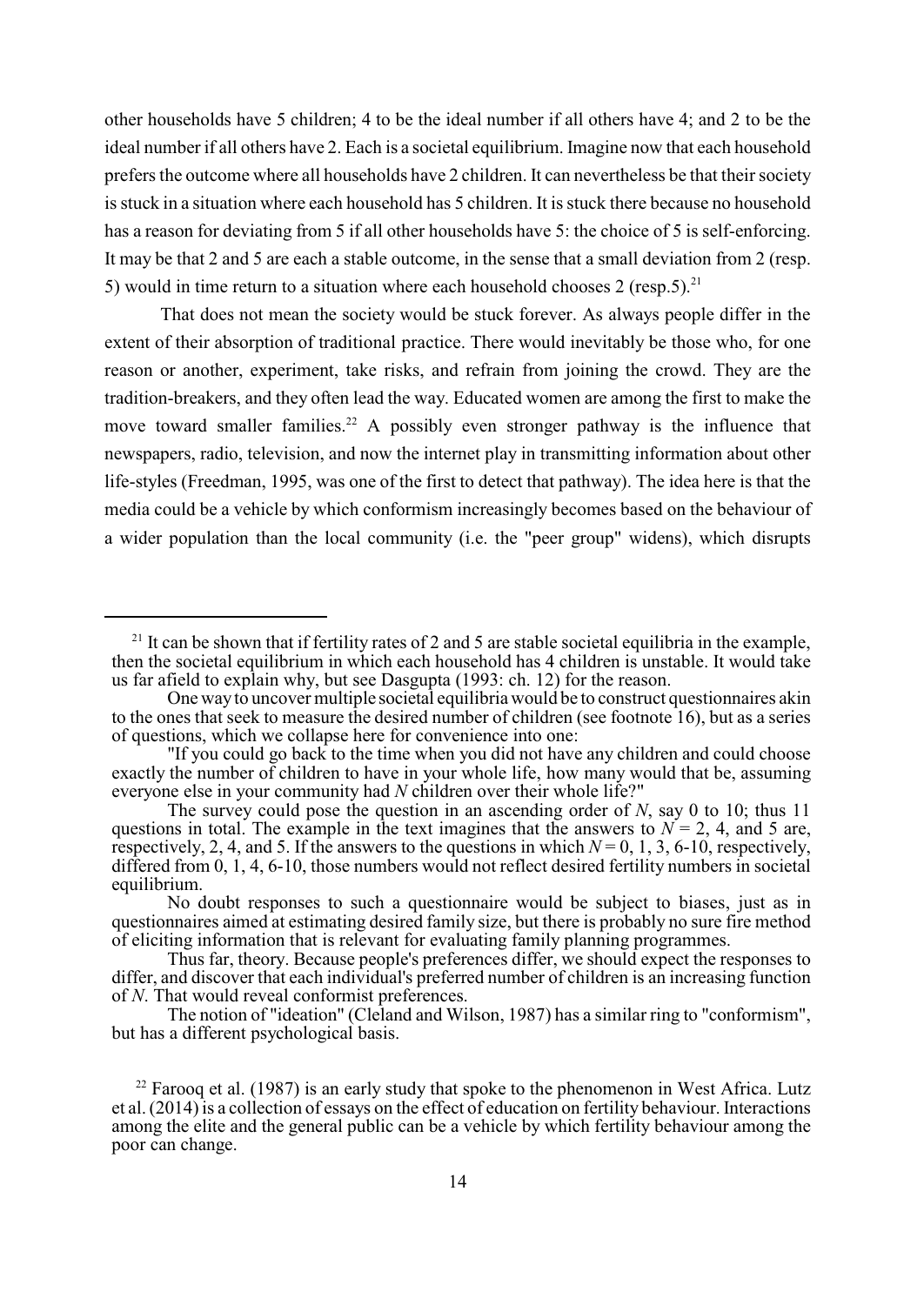behaviour. 23

Demographers have made few attempts to discover evidence of behaviour that is guided in part by an "attention to others". Two early exceptions were Watkins (1990) and Hill (1992):

In her study of demographic change in Western Europe over the period 1870-1960, Watkins (1990) showed that differences in fertility and nuptiality within each country declined. She also found that in 1870, before the large-scale declines in marital fertility had begun in most areas of Western Europe, demographic behaviour differed considerably within countries. Differences among provinces within a country were high even while differences within provinces was low. Spatial behavioural clumps suggest the importance of the influence of local communities on behaviour. In 1960 differences within each country were considerably less than in 1870. Watkins explained this in terms of increases in the geographical reach national governments enjoyed over the 90 years in question. The growth of national languages could have been the medium through which reproductive behaviour was able to spread.

Hill (1992) reported a finding that also points to conformism. Starting in 1977, 70 "treatment" villages were serviced by a programme of birth control in Matlab Thana, Bangladesh, while 79 "control" villages were offered no such special service. The contraceptive prevalence in the treatment villages increased from 7 to 33 per cent within 18 months, and then more gradually to a level of 45 per cent by 1985. The prevalence also increased in the control villages, but only to 16 per cent in 1985. Fertility rates in both sets of villages declined, but at different speeds, and by 1980 the difference in fertility rates had reached a figure of 1.5, even though there had been no difference to begin with. If we were to assume that, even though influence travels, geographical proximity matters, we could explain why the control villages followed those "under treatment", but did not follow them all the way. The influence did not spread completely.<sup>24</sup>

 $23$  The media are increasingly used to such end. For example, the Development Media International runs media campaigns aimed at changing behaviour.

Basu and Amin (2000) is a commentary on West Bengal (India), where fertility rates declined in the early 1970s, ahead of the northern states of India and neighbouring Bangladesh. The authors attribute the decline in West Bengal to historical and cultural facts there that combined to promote interaction between the elite and the general public. Montgomery and Casterline (1998) distinguished the various pathways by which reproductive practices diffuse within a society.

In contrast, we are concerned here to identify the common structure of all such diffusion processes. That common structure suggests that fertility transitions could be interpreted as disequilibrium phenomena, where current practices change slowly until a tipping point is reached from which societies transit rapidly to a new stable societal equilibrium. On this see Dasgupta (2002).

<sup>&</sup>lt;sup>24</sup> Watkins' was a historical study, while Hill's was an analysis of data from a long term social programme. Jensen and Oster (2009) in contrast studied a natural experiment. They found that state level fertility rates declined in step following staggered introductions of cable TV in Indian states. For a wide ranging discussion of role of societal norms on fertility behaviour, see Bongaarts and Watkins (1996).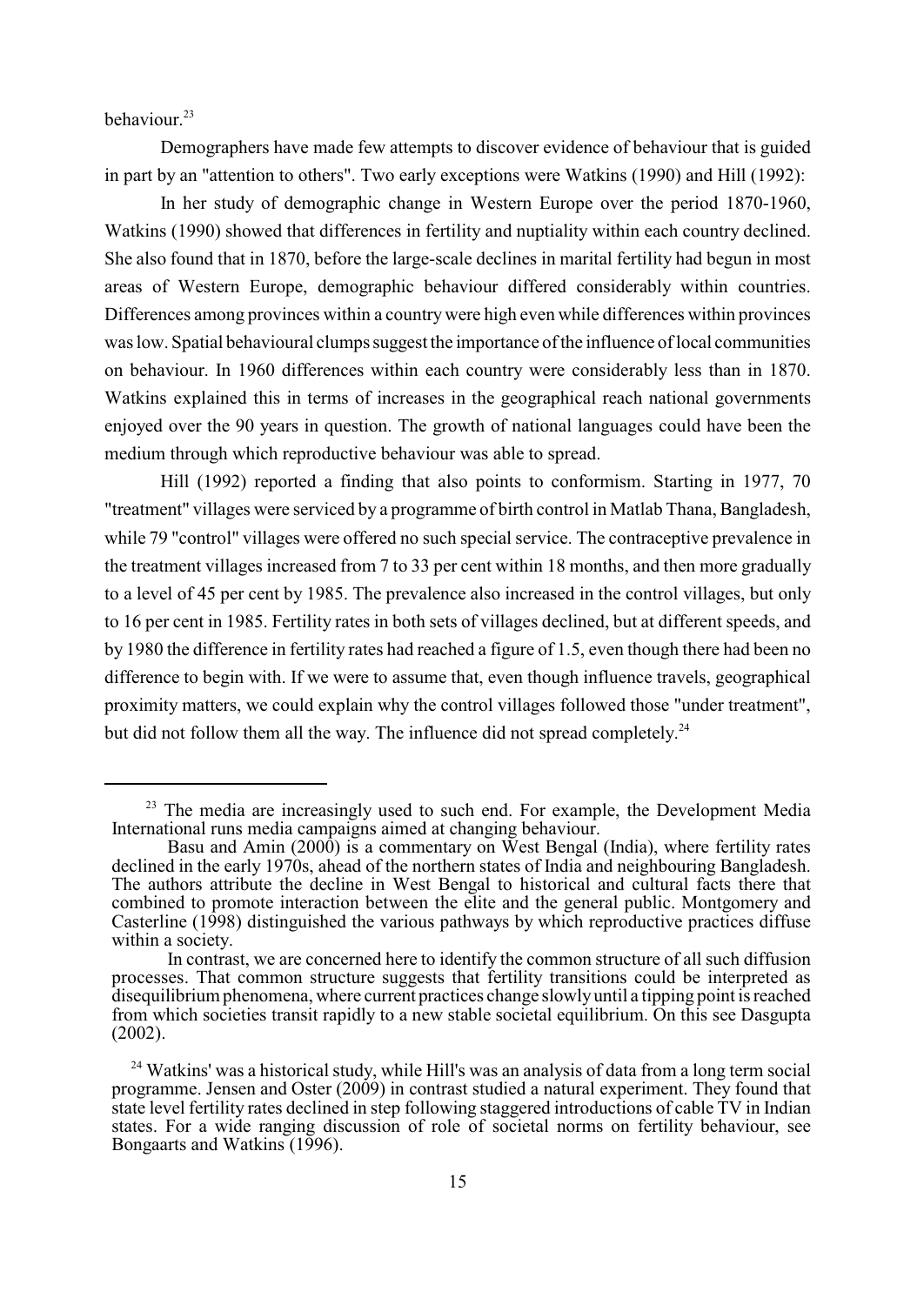### **8 Fertility and the Local Commons**

The poorest countries are in great part biomass-based subsistence economies.<sup>25</sup> Much labour is needed even for simple tasks. Households do not have access to the electricity, nor do they have water on tap. In semi-arid and arid regions water supply is often not close at hand, nor is fuel-wood near at hand if the local woodlands have receded. In addition to cultivating crops, caring for livestock, cooking food and producing marketable products, household members may have to spend as much as five to six hours a day fetching water and collecting fodder and wood. These are complementary activities. They have to be undertaken on a daily basis if the household is to survive. Each is time-consuming. From about the age of 6, children in poor households in the poorest countries are known to mind their siblings and domestic animals, fetch water, and collect fuel-wood, dung (in the Indian sub-continent), and fodder. Mostly, they do not go to school. Not only are educational facilities in the typical rural school woefully inadequate, but parents need their children's labour. Children between 10 and 15 years have been routinely observed to work at least as many hours as adult males.<sup>26</sup>

In a classic paper, Jodha (1986) studied evidence from over 80 villages in 21 dry districts in India to show that among poor families, the proportion of income based directly on their local commons is 15-25 per cent. Fuelwood and water, berries and nuts, medicinal herbs, resin and gum are the responsibility of women and children. In a study of 29 villages in south-eastern Zimbabwe, Cavendish (2002) arrived at even larger estimates: the proportion of income based directly on local commons was found to be 35 per cent, the figure for the poorest quintile being 40 per cent.

Traditionally rural assets such as village ponds and water holes, threshing grounds, grazing fields, and local forests and woodlands have been managed communally. Communal management enabled households in semi-arid regions to pool risks. To protect the local commons from overexploitation communities relied on social norms of behaviour and fines for errant behaviour.<sup>27</sup> But the very process of economic development - urbanization and mobility - can erode traditional methods of control. Social norms are also endangered by civil strife and by the usurpation of resources by landowners or the State. Rules practised at the local level are also overturned by central fiat. A number of States in the Sahel imposed rules which in effect destroyed communitarian management practices in forests. Villages ceased to have authority to enforce

 $25$  We are referring to countries in sub-Saharan Africa and the Indian sub-continent. There the agricultural labour force as a proportion of the total labour force is of the order of 50-70 percent, and the share of agricultural-value added in GNP is of the order of 20-30 percent.

<sup>&</sup>lt;sup>26</sup> See Bledsoe (1994) and Filmer and Pritchett (2002).

<sup>&</sup>lt;sup>27</sup> The literature is huge. See for example Cordell and Mckean (1986), McCay and Acheson (1987); Wade (1988), Chopra et al. (1990), Feeny et al. (1990), Ostrom (1990), McKean (1992), Baland and Platteau (1995), Colchester (1995), and Noronha (1997).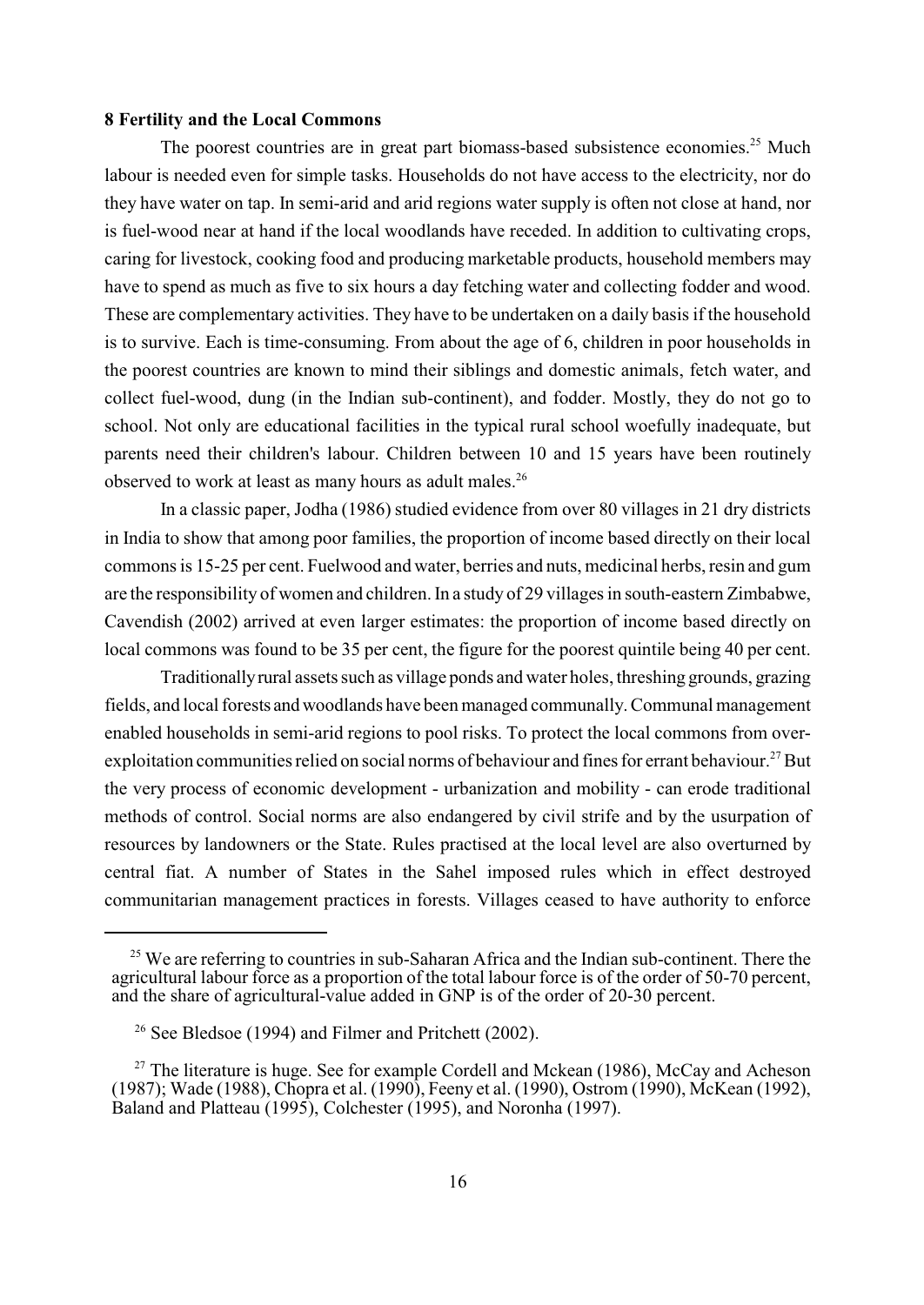sanctions on those who violated locally-instituted rules of use. State authority turned the local commons into free-access resources. As social norms degrade, parents pass some of the costs of children on to the community by over-exploiting the commons. That is an adverse environmental externality.<sup>28</sup> In principle it can even be that increasing scarcity of environmental resources adds to the need for more hands in the household. If that were to happen, the adverse externalities would be magnified.

### **9 Quantifying Environmental Degradation**

In the absence of national estimates of the environmental benefits of family planning, we move in the opposite direction by studying humanity's demand for ecological services at the global level. To do that it proves useful to regard the biosphere as a single renewable natural resource. The stance involves a heroic aggregation exercise, in which billions of assets are aggregated into a single measure. If that seems an absurd undertaking, we should recall that global fisheries and forest biomes are routinely measured in units of biomass, which also involves giant aggregation exercises. No doubt problems of aggregation are magnified when we study the biosphere as a whole, but they aren't magnified that much in complexity.

One reason the biosphere is hard to aggregate is that the biogeochemical processes shaping natural capital differ widely in both speed and spatial reach. As most global environmental resources have no prices attached to them (recall the absence of property rights to many forms of natural capital; Section 1), indirect methods have to be relied upon if we are to obtain notional prices for them. All that said, there is no escaping the need for imagining the biosphere as a gigantic piece of natural capital if we are to discuss the population-consumption-environment nexus at the global level. We denote the aggregate stock of the biosphere by *K*, a real number.

A concrete way to imagine the biosphere is to focus on its biomass. In that case *K*, measured in units of biomass, is the state variable of the biosphere. The composition of biomass (grasslands differ from agricultural fields) is reflected in the aggregate measure *K*. Let *K*(*t*) be the biomass at time *t*, and let  $F(K(t))$  be the net output of biomass over a brief interval of time (say, a year), starting at *t*. *F*(*K*) is a flow, or flux (so many units of biomass per year), whereas *K* is a stock (so many units of biomass, period). Ecologists call *F*, "net primary production". When the occasion demands, we will without loss of generality refer to *F* as "ecosystem services".

To imagine the biosphere as a renewable natural resource requires facing a further problem. Even two thousand years ago, when global population was under 250 million and per capita income a bit over a dollar a day, it would have been a reasonable approximation to treat humanity as a separate entity from the biosphere. Today it is no longer possible to do that. We are much engaged in transforming the biosphere, by both creating biomass and destroying it. So we

 $28$  For narratives of the various processes by which communitarian management systems have eroded in practice, see the case studies in Thomson et al. (1986), Baland and Platteau (1996), and Ghate et al. (2008).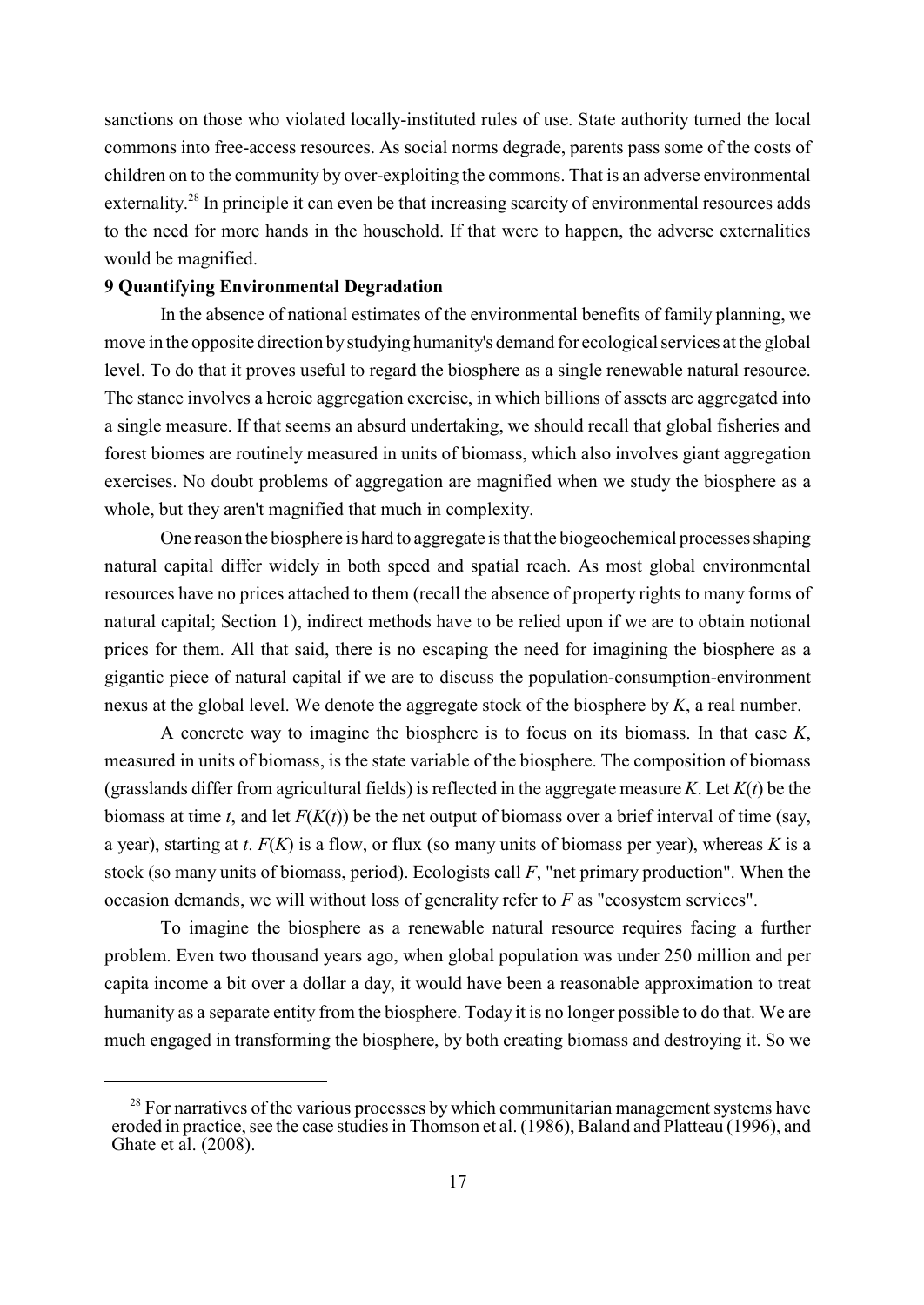have to imagine humanity as being at the same time a constituent of the biosphere and an entity that is separate from it. No doubt that's a stretch, but it is possible to do it without running into contradictions. We avoid contradiction by noting that a portion of  $F(K)$ , say  $\alpha$ , is needed for the maintenance of the biosphere. So, if over a period of time  $F(K)$  was to be usurped entirely by humanity, *K* would shrink and biodiversity would be reduced. If during an interval of time humanitywas to consume even more than *F*(*K*), *K* would shrink even more, further drawing down biodiversity. Humanity is doing that now, which is what has led Wilson (2016) to propose that we should leave half the biosphere alone.  $(1-\alpha)F(K)$  should therefore be interpreted as the *useable* flow of biomass; useable, that is, by humanity.<sup>29</sup>

It could be thought that *F*(*K*) must be an increasing function of *K* for all values of *K*; but that would be to overlook that Earth is finite in extent. *F* should therefore be taken to be an increasing function of *K* for small values of *K*, but a declining function of *K* for large values of *K*. Earth's "carrying capacity" for the prevailing life-forms - a formidable notion in itself, but one that cannot be avoided - is that positive value of *K* at which  $F(K)$  is zero.<sup>30</sup>

### **9.1 Ecosystem Losses in the Anthropocene**

Humanity's success in raising the standard of living over the past 250 years has involved creating and then utilizing ideas and accumulating reproducible (or manufactured) capital and human capital, while mining and degrading *K*. The socio-economic processes that drive the production, dissemination, and use of ideas and the accumulation of reproducible and human capital are at the heart of modern growth and development economics, but the decumulation of natural capital has remained unrecognized (e.g. Helpman, 2004). The decumulation is also

<sup>&</sup>lt;sup>29</sup>  $\alpha$  is not a constant and is most likely a decreasing function of *K*.

 $30$  A tractable form of  $F(K)$ , in wide use among ecologists for a wide variety of ecosystems, is quadratic:

 $F(K) = rK(1 - K/K^*)$ , where *r* and  $K^*$  are positive constants.

In this equation  $\hat{r}$  is the "intrinsic growth rate" of *K* (because  $\hat{r}$  at small values of *K* is the percentage rate of growth of *K*) and  $\overline{K^*}$  is the system's carrying capacity (because  $F(K^*) = 0$ ).

The view that the biosphere is a renewable natural resource covers pollution as well (e.g. contemporary carbon emissions into the atmosphere). Pollutants are the reverse of natural resources. One way to conceptualize pollution is to view it as the depreciation of capital assets. Acid rains damage forests; carbon emissions into the atmosphere trap heat; industrial seepage and discharge reduce water quality in streams and underground reservoirs; sulfur emissions corrode structures and harm human health; and so on. The damage inflicted on each type of asset (buildings, forests, the atmosphere, fisheries, human health) should be interpreted as depreciation. For natural resources depreciation amounts to the difference between the aggregate rate at which it is harvested and its natural regenerative rate; for pollutants the depreciation they inflict on natural resources is the difference between the rate at which pollutants are discharged into the resource-base and the rate at which the resource-base is able to neutralize it. The task in either case is to estimate those depreciations. It follows that there is no reason to distinguish the analytical structure of resource management problems from pollution management problems. Roughly speaking, "resources" are "goods", while "pollutants" (the degrader of resources) are "bads". Pollution is the reverse of conservation.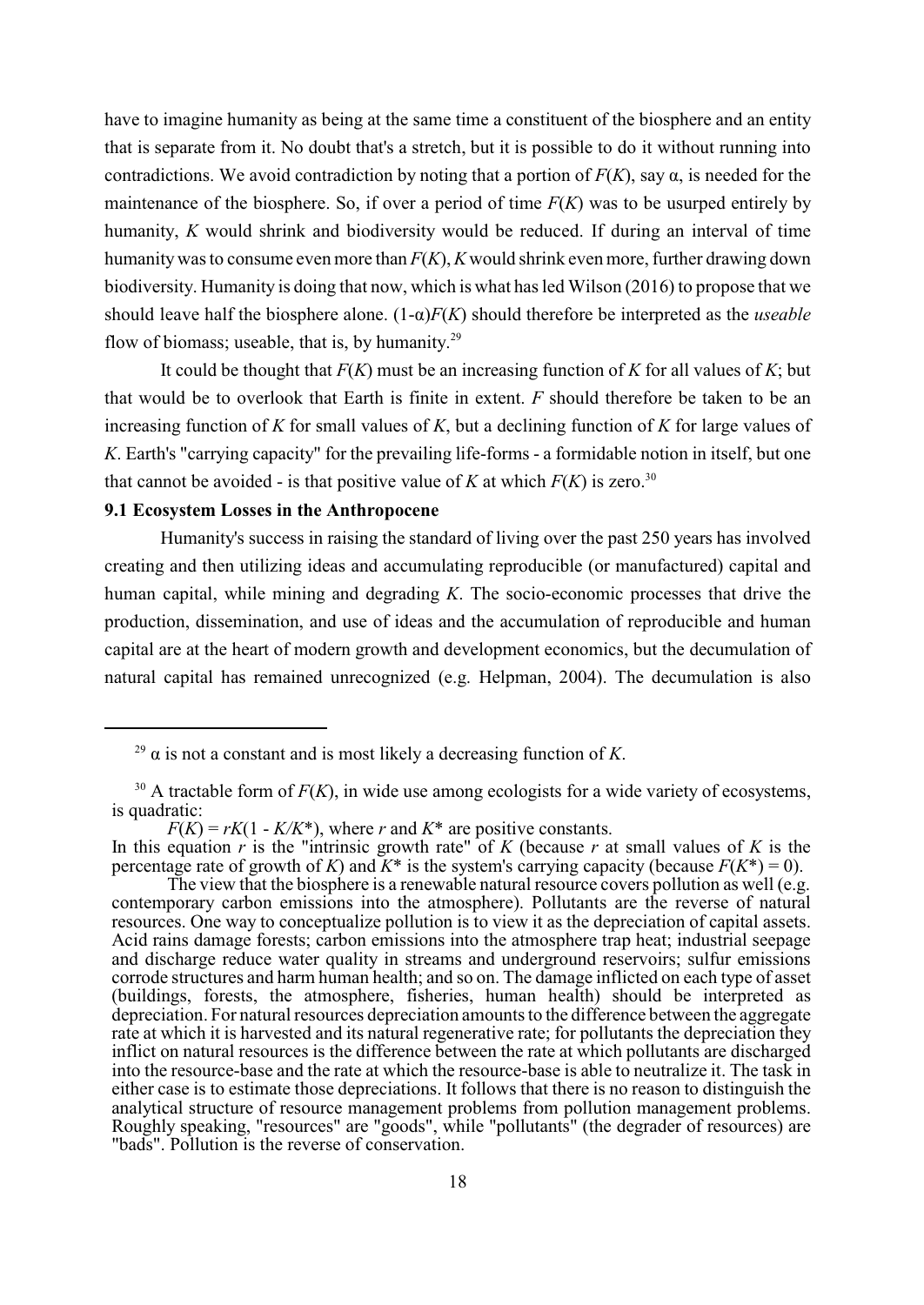unrecorded in official economic statistics.

The bias is not a reflection of an indifference to the natural world, it is more a disconnect between the social and environmental sciences. It is widely known for example that even while industrial output increased by a multiple of 40 during the 20th century, the use of energy increased by a multiple of 16 (contributing to climate change and degrading the oceans), methane-producing cattle population grew in pace with human population (contributing to climate change and degrading the oceans), and fish catch increased by a multiple of 35 (reducing stocks in the open seas).<sup>31</sup> Environmental scientists have found that the application of nitrogen to the terrestrial environment from the use of fertilizers, fossil fuels, and leguminous crops is now at least as great as that from all natural sources combined. They have also found that soil nitrogen and phosphorus inventories have doubled over the past century (nitrate levels in Greenland ice are today higher than at any time in the previous 100,000 years), and that 40-45 per cent of the 45-60 billion metric tons of carbon harnessed annually by terrestrial photosynthesis is now appropriated for human use (Vitousek et al., 1986, 1997). Extinction rates of species since the early modern era have been far above background rates and have increased a lot further since the 19th century (RSPB et al., 2013). These all point to rates of biomass transformation in excess of the useable flux,  $(1-\alpha)F$ . Consequently, they point to reductions in *K*.

The Millennium Ecosystem Assessment (MEA, 2005a-d) reported that 15 of the 24 ecosystems the authors had investigated world-wide are either degraded or are being exploited at unsustainable rates. Population pressure on land and the habitat destruction that accompanies human encroachment are the proximate causes. The figures put the scale of humanity's presence on the planet in perspective and record that we are now Earth's dominant species (Ehrlich and Ehrlich, 2008). The statistics also explain why our epoch has now been named the Anthropocene.<sup>32</sup>

# **9.2 Ecological Footprint**

Studying biogeochemical signatures of the past 11,000 years, Waters, Zalasiewicz, Summerhayes et al. (2016) have provided a revealing sketch of the Anthropocene. The authors noted that a sharp increase took place in the middle of the 20th century in the rate of deterioration in the workings of Earth's life support system. They proposed that mid-20th Century should be regarded as the time we entered the Anthropocene.

Their reading is consistent with macroeconomic statistics. World population in 1950 was 2.5 billion. Global GDP was a bit over 5 trillion dollars (PPP). The average person in the world was poor, with an annual income of a bit over 2,000 dollars (PPP). Since then the world has

 $31$  Carbon and sulphur dioxide emissions rose by a factor of more than 10.

 $32$  The term "Anthropocene" was popularized by Crutzen and Stoermer (2000) to mark a new epoch that began with the Industrial Revolution some 250 years ago.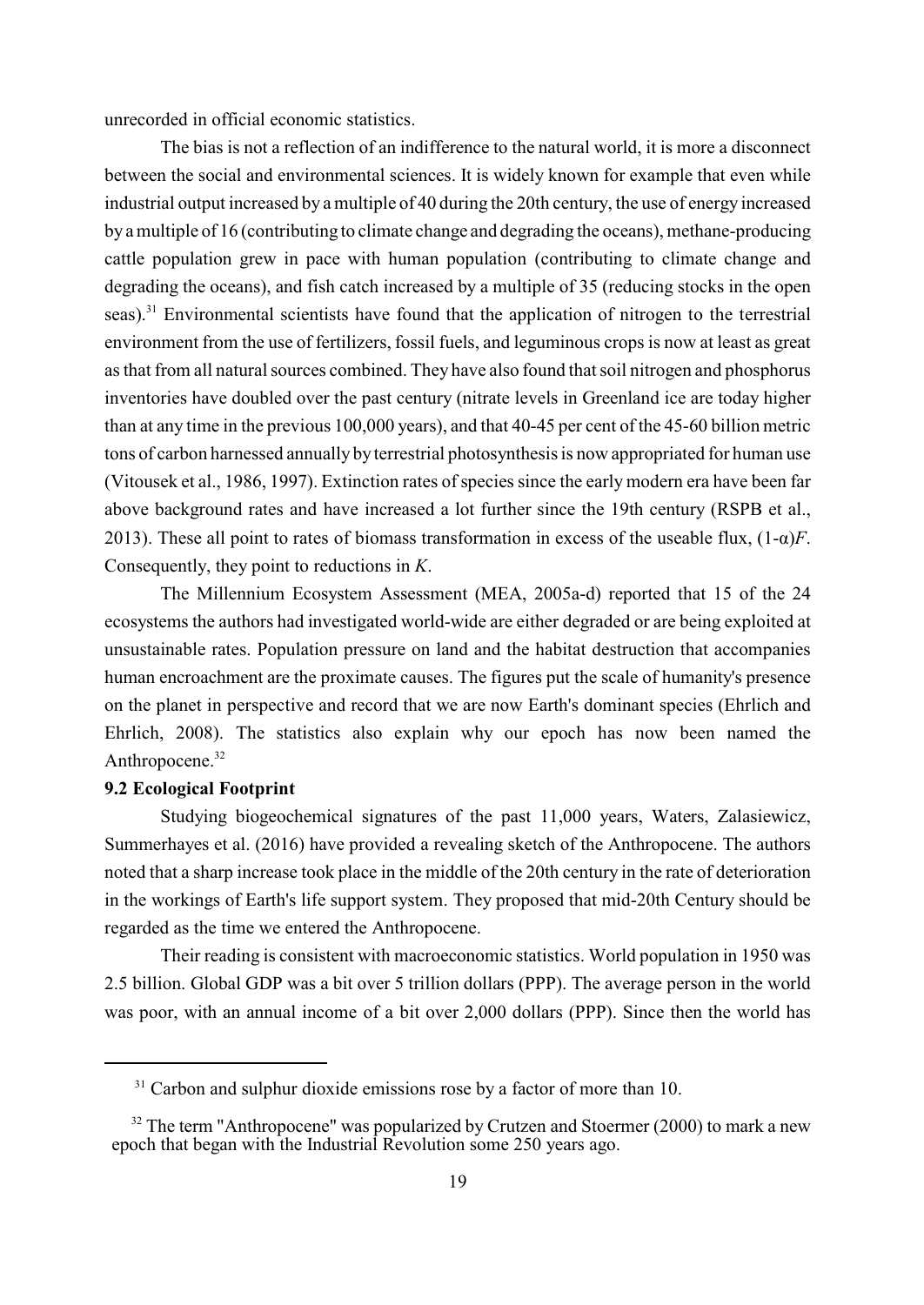prospered materially beyond recognition. World income per capita today in rounded figures is about 14,500 dollars (PPP) and population has increased to 7.3 billion. World output of final goods and services is about 108 trillion dollars (PPP), which helps to explain not only the stresses to the Earth system that we have just reviewed, but also hints at the possibility (one that we confirm below using crude data) that humanity's extraction of biomass has for some time exceeded sustainable levels  $((1-\alpha)F)$ . So, in addition to the direct benefits of family planning programmes, which are currently assessed on the basis of the extent to which reproductive rights are met, we should estimate the decline in reductions in *K* owing to a prevented birth and placing a value on that reduction. If the reduction is estimated to be  $\Delta K$  per prevented birth and the social value of a unit of natural capital is *P*, then the environmental benefits from a family planning programme would be the product of *P* $\Delta K$  and the number of births the programme is expected to prevent.<sup>33</sup>

In the field of family planning nothing is simple. Addressing one problem simply leads to several more. If  $P$  remains largely un-estimated, determining  $\Delta K$  from a prevented birth poses problems for the demographer. Some family planning on the part of women involves delaying births, not limiting numbers. Better spacing is a good in itself, but if numbers aren't affected, the environmental consequences would be slight  $(\Delta K)$  would be negligible).

In a review of the state of the Earth's life support system, WWF (2008) reported that in the early years of this century humanity's demand for ecological services exceeded by 50 per cent the rate at which the biosphere is able to supply those services to us. The figure is based on the idea of "global ecological footprint", which is the surface area of biologically productive land and sea needed to supply the resources a human population consumes (food, fibres, wood, water) and to

 $33$  The literature on valuing specific types of natural capital is now huge (see for example, Freeman, 2003; Haque et al., 2011). There are now a number of studies in which the value of specific types of natural capital at the local level have been estimated (water, air quality, woodlands, mangroves, coral reefs), but economic demographers estimating the value of family planning programmes at the local level have not made use of them.

In recent years costing the consequences of carbon emissions for the global climate has been a major research topic. The basic idea is to estimate the net present value of the impact over the next 100 years (or more) on, for example, agriculture from changes to the global climate that are traceable to carbon emissions. The net present value has been found to be negative (meaning that global climate change is expected to hurt the world economy), and has been estimated using a range of plausible figures for the rates at which future costs and benefits are to be discounted. See Moore and Diaz (2015), who arrive at a figure of 220 US dollars per ton of carbon emitted into the atmosphere. In contrast, the US Government uses a figure of 37 dollars per ton. The wide difference in the estimates reflects differences in assumptions regarding the effect of carbon emissions on the global climate and in turn the effect of changes in the global climate on the fruits of human activities.

Bohn and Stuart (2015) offer various estimates of the social cost of carbon emissions owing to a new birth (that's  $P\Delta K$ , but where K is restricted to carbon concentration). In contrast, the literature contains next to nothing on the valuation of changes that humanity is inflicting on the oceans and the biomass they harbour. We do not know *P* for the biosphere.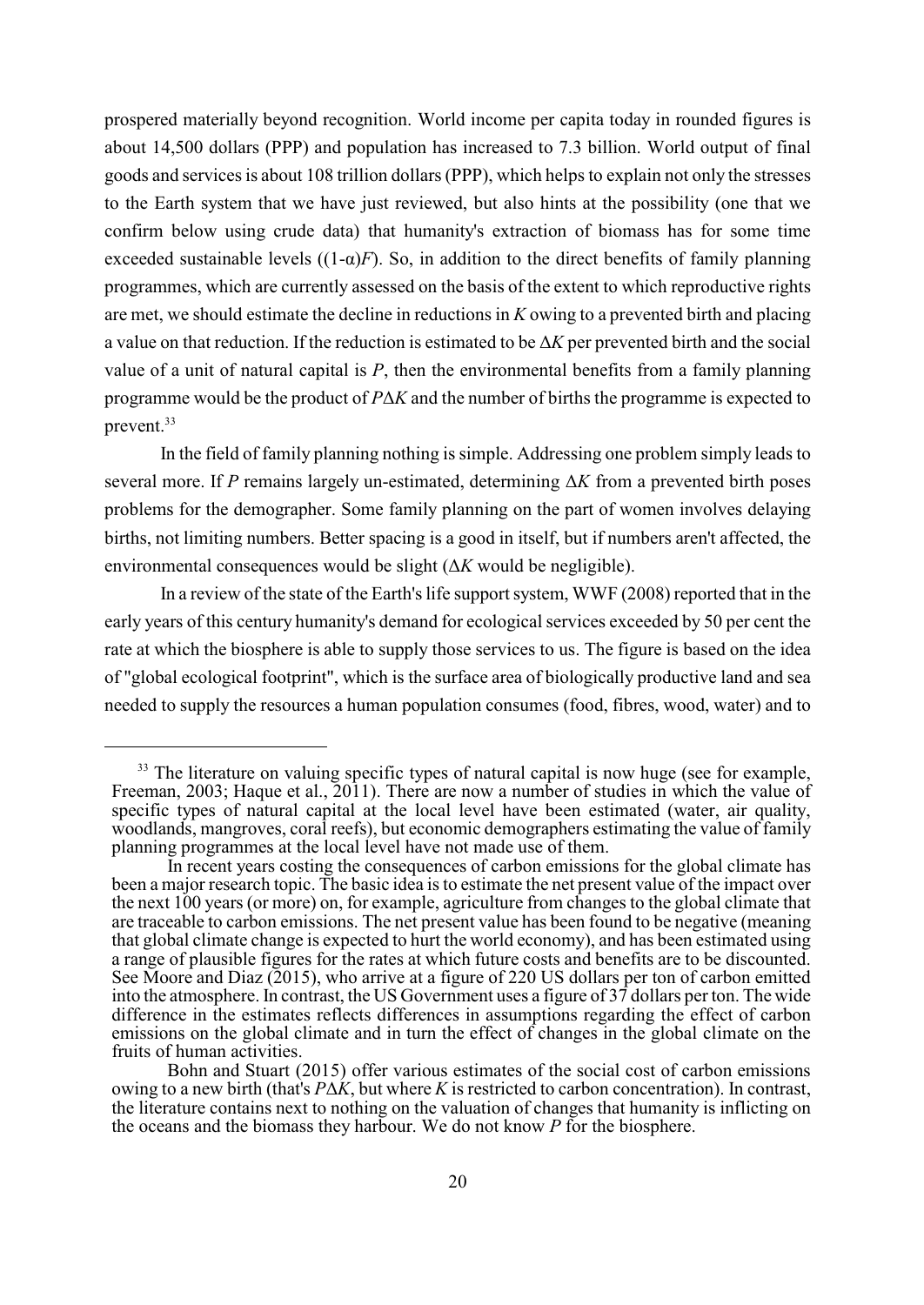assimilate the waste it produces (materials, gases).<sup>34</sup> A footprint in excess of 1 means demand for ecological services exceeds their supply. In the earlyyears of the present century, the footprint was approximately 1.5, which in our terminology means humanity has in recent years been consuming ecological services at the rate  $1.5(1-\alpha)F(K)$ . Humanity's demand for ecological services can exceed supply for a period, but not indefinitely. Our model would interpret a footprint in excess of 1 as a decline in  $K$  (i.e.  $\Delta K$  < 0). Sustainable development would require that the footprint over time must on average equal 1. To be sure, *K* can be made to increase by measures that reduce the footprint to less than 1. For example, advances in bio-technology are designed to increase *K*, but the advances would be successful only if they don't have large, unintended adverse consequences on the biosphere. Moves toward consumption and production practices that make smaller demands on the biosphere would be a more direct approach to reducing our impact on the Earth system.

The greatest contributors to the ecological-footprint overshoot are the OECD countries (a club of rich nations). But many countries in sub-Saharan Africa now also have a footprint in excess of 1, albeit only slightly in excess. Estimating national footprints poses enormous conceptual and practical difficulties. And without notional prices to guide us, it isn't possible to estimate the value of environmental externalities associated with an average new birth. But for the global economy the matter is a bit less opaque. Let us see why.

World income per capita today is about 14,500 dollars (PPP). Assuming that the global ecological footprint is 1.5, the conclusion should be that to maintain the current global average living standard at the prevailing distribution of income, we would need 1.5 Earths. The most recent projection by the United Nations Population Division of world population in year 2100 is 11.2 billion. More than three-quarters of the increase from today's population is forecast to be in Africa, where population in 2100 is expected to rise to 4 billion. If family planning programmes were intensified to meet unmet need everywhere in Africa, some 1-2 billion births could be prevented. That would lower the global projection for  $2100$  to  $9.2$ -10.2 billion.<sup>35</sup> It is against this backdrop that, in what follows, we offer a quantitative account of the adverse environmental externalities that prevail at the population-consumption-environment nexus. No doubt estimates of the global ecological footprint are very, very crude. That there is an overshoot (ecological footprint in excess of 1), however, is entirely consistent with a wide range of evidence on the state of the biosphere, some of which we have reviewed here. Moreover, the figures are the only ones

<sup>&</sup>lt;sup>34</sup> For pioneering work on the idea of ecological footprints, see Rees and Wackernagel (1994) and Rees (2006). See also Kitzes et al. (2008). The Global Footprint Network (www.footprintnetwork.org/public), founded by Mathis Wakernagel, regularly updates their estimates of the global ecological footprint. Wakernagel was a lead author of WWF (2008).

 $35$  We are grateful to John Bongaarts for correspondence on this.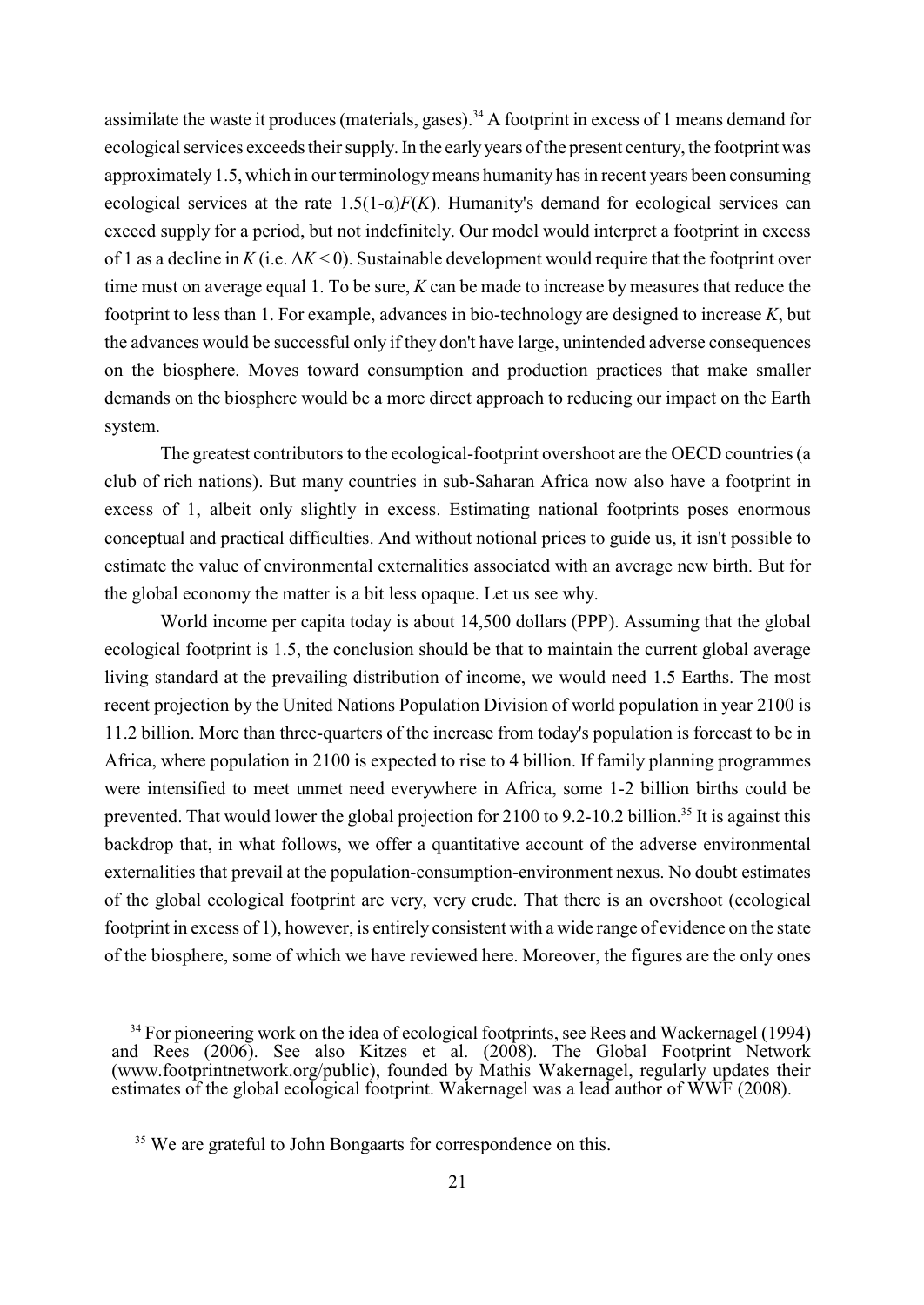we have that summarise contemporary human-nature engagements at the global level of aggregation. So we make use of them.

### **9.3 How Many People Can Earth Support in Comfort?**

Ecologists estimating sustainable world populations have sought to calculate the human numbers Earth can support at a reasonable standard of living. In an important and interesting paper Daily, Ehrlich, and Ehrlich (1994) studied the problem by quantifying the stresses to the biosphere that are being caused by humanity's use of energy. The authors considered a rate of energy consumption that would offer the average person options to pursue a wide variety of life's projects and choices. In the early 1990s world population was 5.5 billion and global energy consumption was an annual 13 terawatts (13 trillion watts). The authors took it as given that an annual consumption of 13 terawatts of energy is unsustainable (it would play havoc with *K*). As we now know from the on-going work of climate scientists, their presumption was right. The authors noted the vast differences in energy use between the world's rich and poor, but on assuming an equitable distribution of energy-use they estimated that a population of 2 billion (world population in the early 1930s) could enjoy a very comfortable life based on an annual 3 terawatts of energy consumption; and that a population of 1.5 billion (world population at the start of the 20th century) could enjoy an even more comfortable life based on an annual 4.5 terawatts of energy consumption.<sup>36</sup>

The Daily-Ehrlich-Ehrlich estimates were a first cut on a neglected problem. An alternative procedure is to identify a standard of living that can be justified on grounds that it supports a high quality of life - we will identify one from surveys on "reported happiness" - and ask how many people can be supported at that quality of life. We pursue that line of enquiry here.<sup>37</sup>

An analysis of one set of global surveys on happiness and their relationship with household incomes has revealed that in countries where per capita income is in excess of 20,000 dollars (PPP), additional income is not statistically related to greater reported happiness. We work with that figure, even though we are not at all sanguine we understand the finding. 20,000 dollars is the per capita income in Panama, Cuba, and Uruguay today, and it is hard to imagine that happiness hits a roadblock at 20,000 dollars. Nevertheless, for want of price estimates of natural capital (*P*),

<sup>&</sup>lt;sup>36</sup> The Daily-Ehrlich-Ehrlich study was based on the assumption that the sources of energy will continue to be fossil fuels. Today there is hope that energy will in due course altogether be obtained from renewable resources. But that's still some ways ahead. Meanwhile *K* will have been further depleted. And climate change is not the only source of stress to the Earth system.

Cohen (1995) collated a wide range of estimates that had been published in the past century of Earth's capacity to support human numbers and their demands.

 $37$  The literature on reported happiness is huge. See Helliwell et al. (2013) for a fine review of the large scale surveys that ask people to report their feelings and emotions and collate their responses.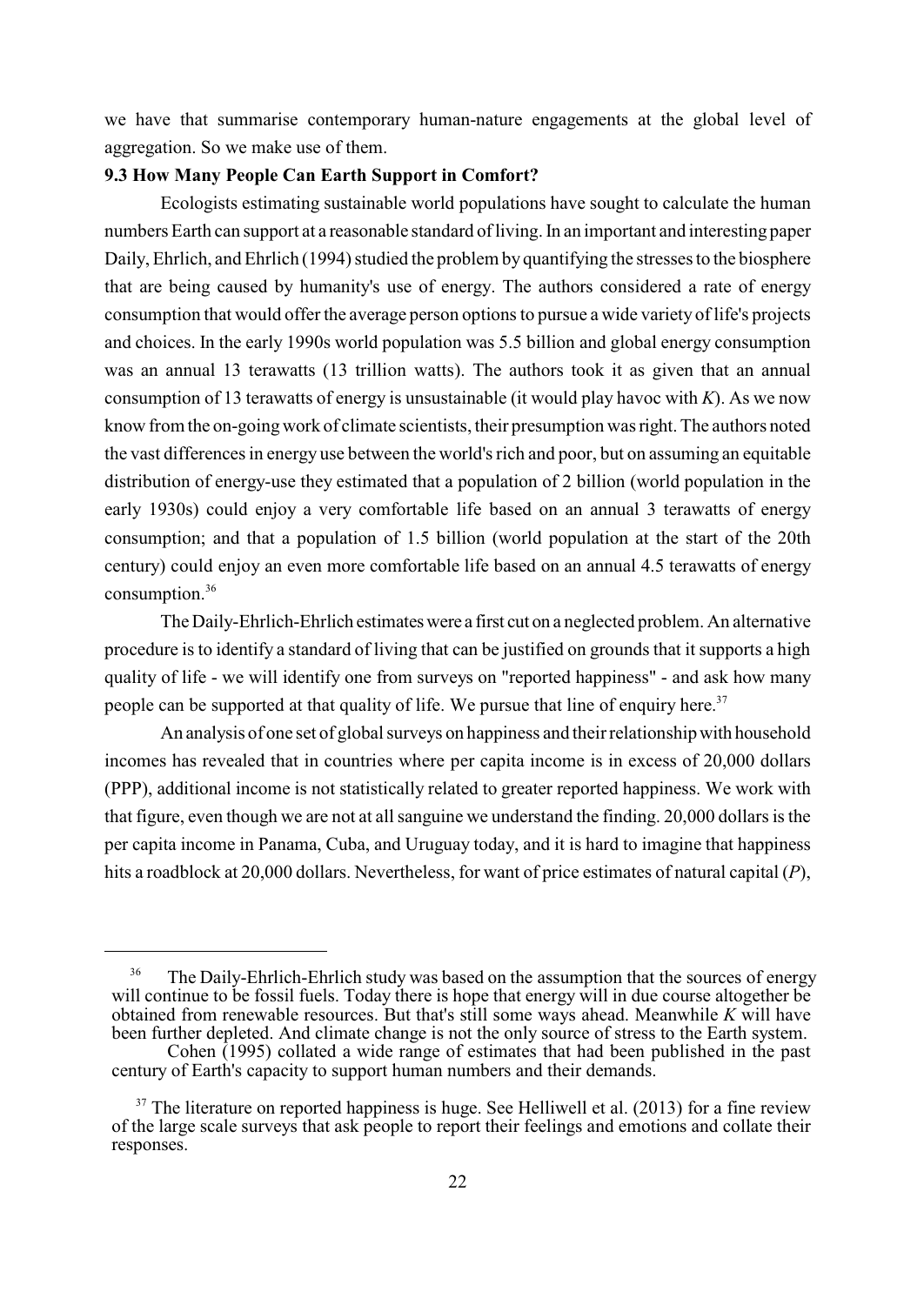we follow the lead of studies on reported happiness.<sup>38</sup>

World income (or global GDP) today is about 108 trillion dollars (PPP). Using 1.5 as the figure for the global ecological footprint today and assuming that the demand on ecological products and services is proportional to GDP, we can conclude that sustainable world GDP is an annual 108 trillion/1.5 (i.e. 72 trillion), dollars (PPP). That level of global economic activity would be sustainable because *K* would not decline. If we now regard 20,000 dollars (PPP) as the desired standard of living for the average person, maximum sustainable population comes to 3.6 billion.

Notice how close this estimate is to the ones obtained byDaily, Ehrlich, and Ehrlich. Each arrives at a global population under half of what it is today. That suggests, at least tentatively, that the Earth system offers tight bounds on global population if a decent living standard is to be sustained. World population was about 3.5 billion in the early 1970s, so we are not talking of unfamiliar figures. But suppose our goal was less demanding; suppose humanity would be content with an average income of 10,000 dollars, a figure that is below the global per capita income today.<sup>39</sup> Sustainable global population would then be 7.2 billion. We are now 7.3 billion in numbers, moving toward 11 billion in year 2100. And we haven't built into the analysis deep inequalities in living standards and the human migration that are often a response to the distress that they give rise to. We turn to that now.

### **9.4 Poverty and the Distribution of Global Income**

By the Global Footprint Network's reckoning the world's ecological footprint in 1960 was about 0.6. If the figure is accepted, we can conclude that humanity's reliance on the biosphere at that time was sustainable and that the biosphere's composition was a lot different at that time from what it is now. World population in 1960 was about 3 billion and per capita income approximately 3,000 dollars (PPP). These statistics are consistent with the conclusion reached by Waters, Zalasiewicz, and Summerhayes et al. (2016), that the Anthropocene is only a couple of generations old.

 $38$  Layard (2011: 32-35) reports the finding and commends it. A number of explanations can be given for the finding, one being that what matters most to a household beyond a certain level of income is its income relative to the average income in its peer group. Veblen (1899,[1925]) based his theory of the leisure class on this particular psychology of consumption. Veblen's observation on human psychology found a telling expression in a remark attributed to a Garry Feldman of Stamford, Connecticut, one of the wealthiest towns in the USA: "I might be in the top one per cent, but I feel that I am in the bottom third of the people I know." (*The Guardian*, Saturday 16 February 2013)

Another explanation for happiness saturation bases itself on the idea that people are conformists even on styles of living. The problem isn't that either explanation is implausible (they are both all too believable), but that either dominates all other factors affecting the demand for goods and services beyond 20,000 dollars. We use the figure only for illustration.

 $39$  To convey an idea of 10,000 dollars per person, it is the per capita income in contemporary Albania and Indonesia.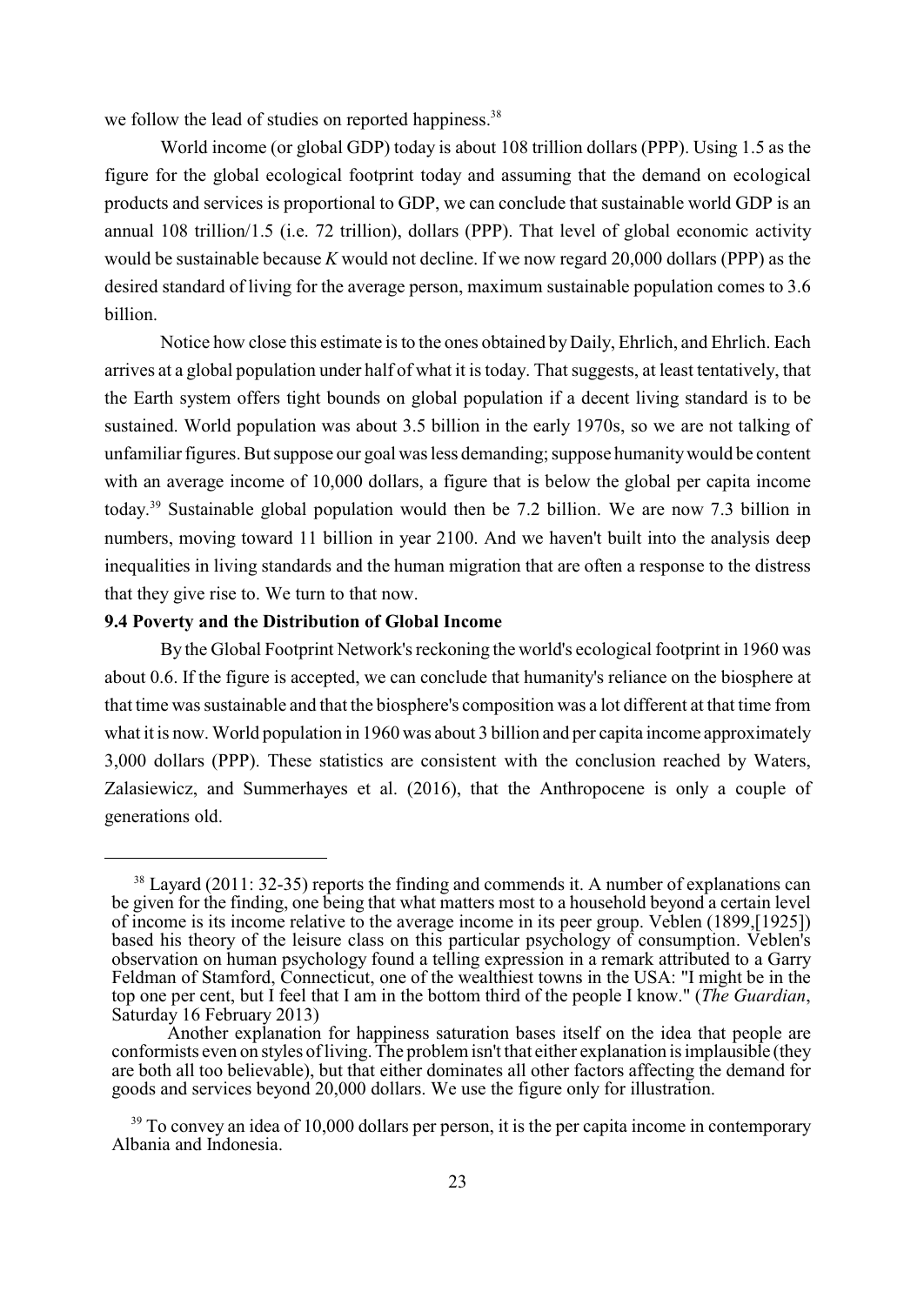But to talk in terms of global averages, as we have been doing so far, is to ignore poverty and income inequality. How does the balance of rights change when we cease talking exclusively in terms of global averages?

Most economists believe that success in reducing the proportion of the world's population in absolute poverty from 37 per cent in 1990 to just over 10 per cent today can be traced to strong growth in GDP that prominent developing countries have enjoyed since then (China and India in particular) and the investment in health and education that was made possible by that growth.<sup>40</sup> In international discourses it is today almost universally taken as given that eliminating absolute poverty and narrowing health disparities require robust GDP growth.<sup>41</sup>

Related to poverty and the distribution of living standards is the question whether global ecological footprint is proportional to world GDP. In our previous calculation we assumed the answer is "yes" without comment. The assumption requires that household footprint is proportional to household income; that is, the composition of household expenditure doesn't matter to the biosphere. That is in all probability incorrect (Liu et al., 2003). So then consider by way of example the case where ecological footprint increases less than proportionately with income. If the distribution of income remains the same, an *X* per cent growth in global GDP would be accompanied by a less than  $X$  per cent growth in ecological footprint. And that's a good thing.<sup>42</sup>

But what if absolute poverty was to be eliminated by a redistribution of incomes toward greater equality? Such a policy has a strong appeal to egalitarian convictions. But policy makers would be faced with a cruel dilemma: Even if average income was to remain the same, the ecological footprint would increase. That means improving the distribution of income among today's contemporaries, a good thing in itself, would worsen the economic prospects of future generations. There is a clash here between present and future rights.<sup>43</sup>

where  $0 \le \pi \le 1$  and  $A > 0$  are constants.  $e_i = Av_i^{\pi}$ . Global demand for ecological services is then  $E = \sum e_i = A[\sum y_i]$ ,

where " $\sum_{i}$ " denotes summation over *i*.

 $E^* = (1 + X)^{\pi} E \le (1 + X) E$ .

<sup>&</sup>lt;sup>40</sup> See for example the regular commentaries in *The Economist*. The absolute poverty line is currently taken by the World Bank to be 1.90 dollars (PPP) a day. It is an adjustment to the dollar-a-day figure that was introduced by the organization in the 1980s.

 $41$  See for example Jamison, Summers et al. (2013).

<sup>&</sup>lt;sup>42</sup> To confirm this suppose population size is *N*; people are indexed by  $i$  (= 1,2,...,*N*); and  $y_i$ as person *i* s income. Let  $e_i$  be *i* s definant for ecological services. A s<br>assumed relationship between income and biomass consumption is is person *i*'s income. Let *e* be *i*'s demand for ecological services. A simple way to formulate the

Suppose there is an *X* percent increase in all incomes. Then the global demand for ecological services (*E*\*) would be

 $43$  To see why, we use the notation introduced in the previous footnote and consider the extreme case where there is complete equality of incomes following the redistribution. For vividness, label people so that  $y_1 < ... < y_i < ... < y_w$ . Write the mean global income as  $y^*$ . Then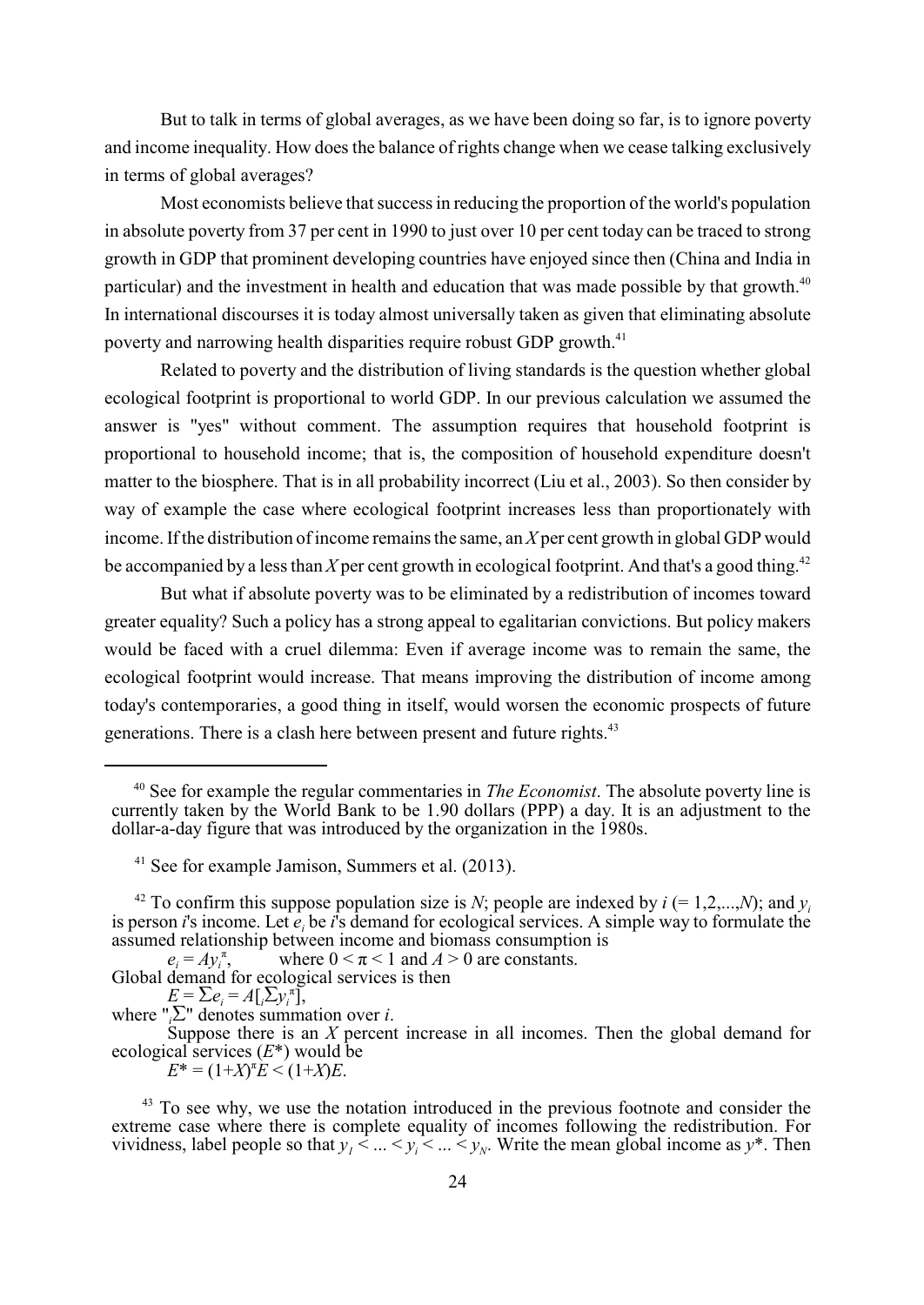If ecological footprint increases more than proportionately with income, our conclusions are reversed: Equalizing incomes among contemporaries would improve the economic prospects of future generations, but an *X* per cent growth in global GDP would be accompanied by a more than  $X$  per cent growth in ecological footprint.<sup>44</sup> Either way, the environmental consequences of growth and distribution point in opposite directions. That's another problem for the hapless policy maker.

### **10 The Dilemma**

In this paper we have identified a body of adverse environmental externalities in the contemporary world that accompany procreation. We have also identified externalities that are allied to socially embedded preferences for family size. Those preferences can give rise to a heightened demand for children, thus exacerbating adverse environmental externalities. Our analysis indicates that to justify family planning programmes solely on the basis of reproductive rights is to undervalue the role family planning can play in not only meeting unmet need but also in lowering desired fertility, thereby total fertility. Estimates of global ecological footprint and a body of work by environmental scientists on humanity's usurpation of biomass were used to show that that in recent decades humanity has been making unsustainable demands on the biosphere. Quantitatively the adverse environmental externalities are not negligible.

To better appreciate the clash of rights that has been the focus of this paper, it pays to look at an extreme case:

In Niger the total fertility rate (TFR) is currently 7.6. It is estimated that only 12 per cent of married (or in union) women in the country use modern methods of contraception. But unmet need for family planning is low: under 17 per cent among married (or in union) women say they do not wish to get pregnant and are not using contraception. They also say their desired number of children is 9.5. Income per capita is 940 dollars (PPP), meaning that the *average* person there is not much above the internationally accepted level of absolute poverty (1.90 dollars (PPP)). The country's population in 2012 was 17.6 million and is projected to rise to over 72 million in 2050. It is more than just difficult to imagine what resources will be available for the millions who will be born there in the coming years. And yet, using reproductive rights as the ethical basis of family planning programmes in Niger could even dictate that married (or in union) women there should be helped to raise their fertility rate. The clash of rights we have drawn attention to here is selfevident. The moral problems it raises are not easy to resolve. But that is no reason for avoiding

 $y^* = i \sum y_i / N$ . Suppose  $X = 0$  (global GDP does not change). By assumption  $0 \le \pi \le 1$ . That means  $NA(y^*)^{\pi} > A[\frac{1}{2}y_i^{\pi}]$ . But  $NA(y^*)^{\pi}$  is the global demand for ecological services under complete equality.

<sup>&</sup>lt;sup>44</sup> To confirm, one could use the model in footnote 43, but assume  $\pi > 1$ .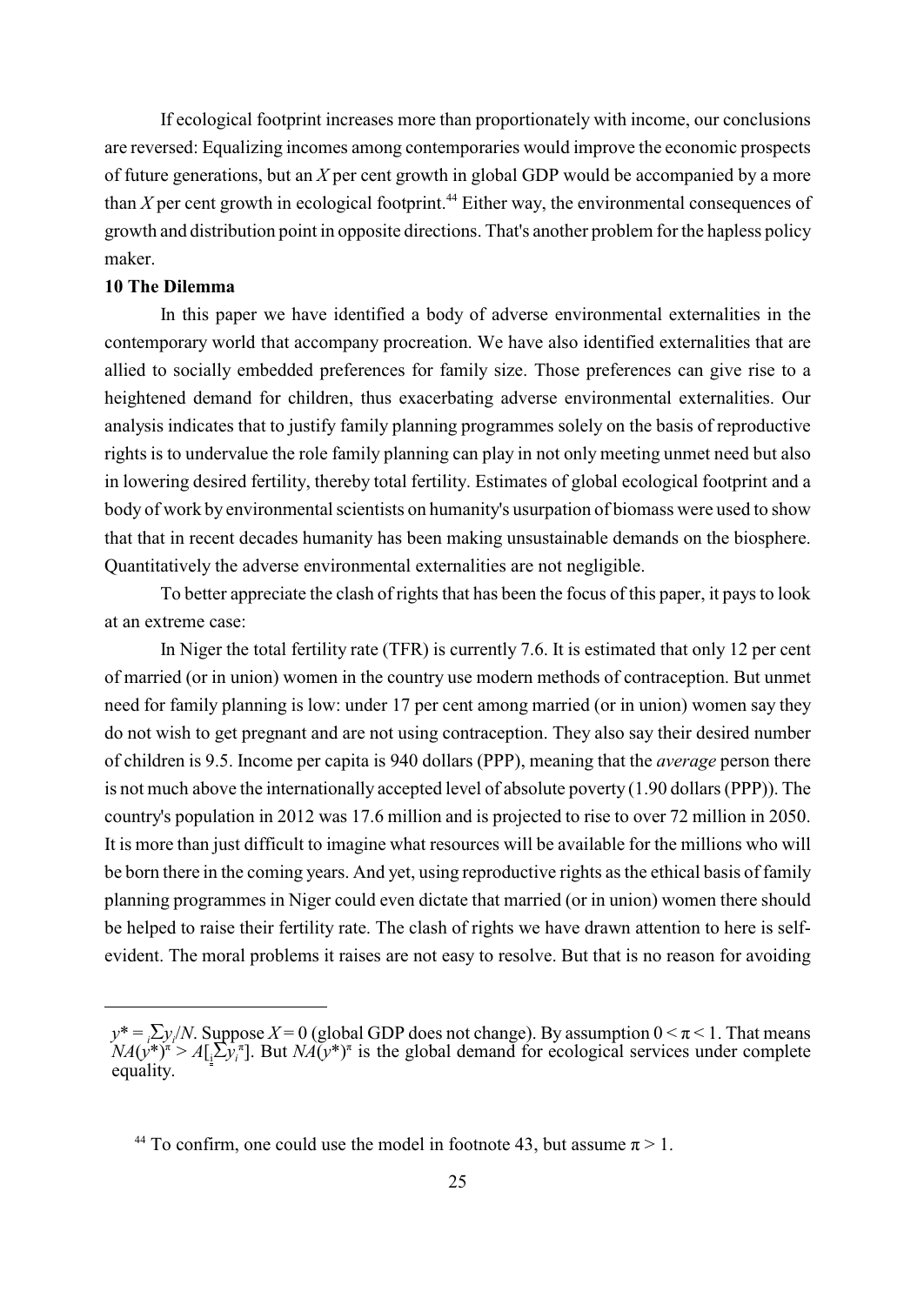them.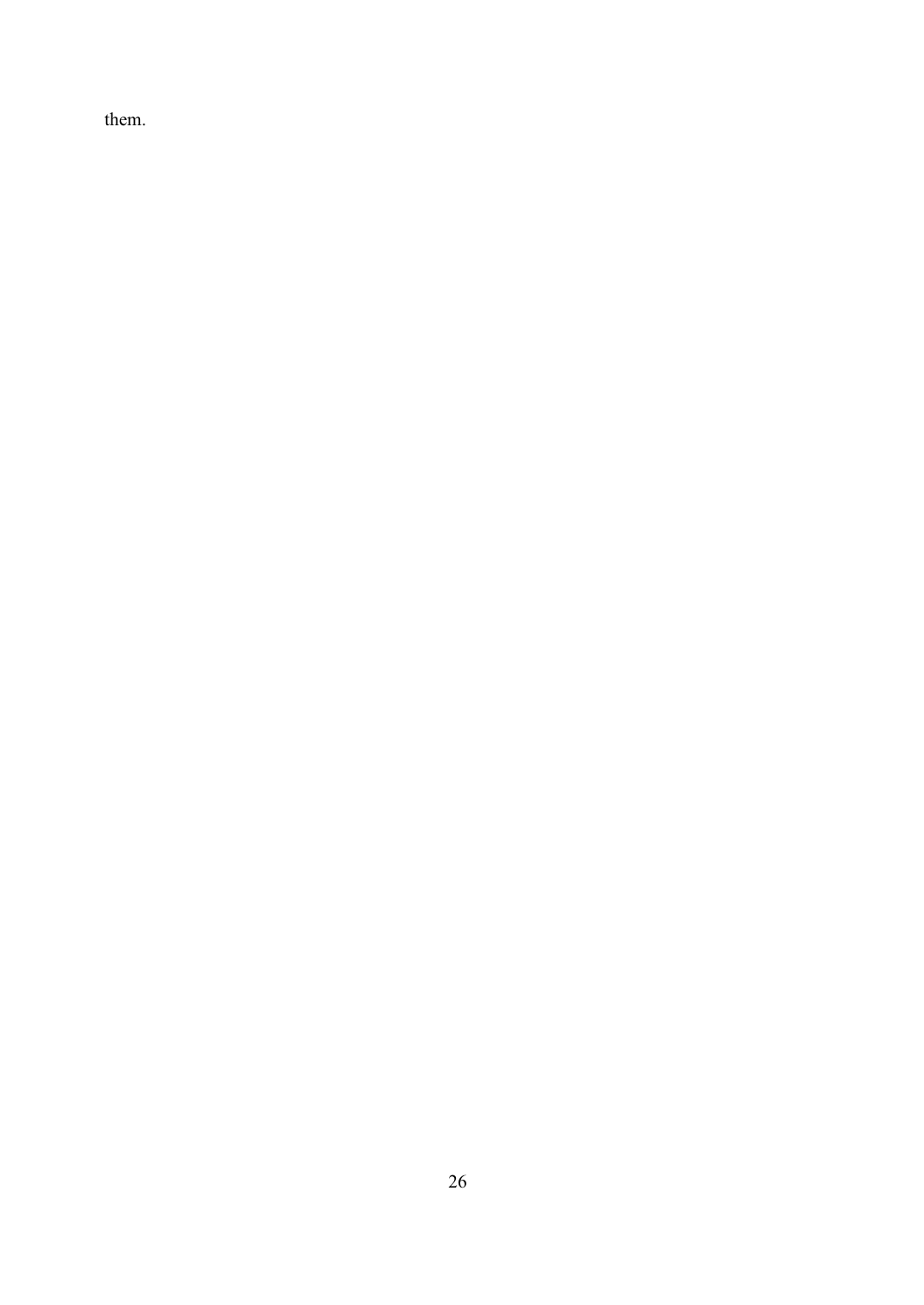#### **References**

Alkema, L., V. Kantorava, C. Menozzi, and A. Biddlecom (2013), "National, Regional, and Global Rates and Trends in Contraceptive Prevalence and Unmet Need for Family Planning Between 1990 and 2015: A Systematic and Comprehensive Analysis," *Lancet*, 381, 1642-1652.

Baland, J.-M. and J.-P. Platteau (1995), *Halting Degradation of Natural Resources: Is There a Role for Rural Communities?* (Oxford: Oxford University Press).

Basu, A.M. and S. Amin (2000), "Conditioning Factors of Fertility Decline in Bengal: History, Language, Identity, and Openness to Innovations," *Population and Development Review*, 26(4), 761-794.

Bauer, P.T. (1981), *Equality, the Third World and Economic Delusion* (London: Weidenfeld and Nicolson).

Berlin, I. (1959), *Two Concepts of Liberty* (Oxford: Oxford University Press).

Birdsall, N. (1988), "Economic Approaches to Population Growth," in H. Chenery and T.N. Srinivasan, eds., *Handbook of Development Economics, Vol. 1* (Amsterdam: North Holland).

Bledsoe, C. (1990), "The Politics of Children: Fosterage and the Social Management of Fertility Among the Mende of Sierra Leone," in W. Penn Handwerker, ed., *Births and Power: Social Change and the Politics of Reproduction* (London: Westview Press).

Bledsoe, C. (1994), "'Children are Like Young Bamboo Trees': Potentiality and Reproduction in sub-Saharan Africa," in K. Lindahl-Kiessling and H. Landberg, eds., *Population, Economic Development and the Environment* (Oxford: Oxford University Press).

Bledsoe, C. and G. Pison, ed. (1994), *Nupitality in Sub-Saharan Africa: Contemporary Anthropological and Demographic Perspectives* (Oxford: Clarendon Press).

Bohn, H. and C. Stuart (2015), "Calculation of a Population Externality," *American Economic Journal: Economic Policy*, 7(2), 61-87.

Bongaarts, J. (2011), "Can Family Planning Programs Reduce High Desired Family Size in sub-Saharan Africa?" *International Perspectives in Sexual and Reproductive Health*, 37(4), 209-216.

Bongaarts, J. (2016), "Slow Down Population Growth," *Nature*, 530, 409-412.

Bongaarts, J. and J.B. Casterline (2013), "Fertility Transition: Is sub-Saharan Africa Different?" *Population and Development Review*, 38(1), 153-168.

Bongaarts, J. and S.C. Watkins (1996), "Social Interactions and Contemporary Transitions," *Population and Development Review*, 22(4), 639-682.

Bradley, S.E.K., T.N. Croft, J.D. Fishel, and C.F. Westoff (2012), "Revising Unmet Need for Family Planning," *DHS Analytical Studies No. 25* (Calverton. MD: ICE International).

Brander, J.A. and M.S. Taylor (1998), "The Simple Economics of Easter Island: A Ricardo-Malthus Model of Renewable Resource Use," *American Economic Review*, 88(1), 119- 138.

Brock, D. (2010), "Shaping Future Children: Parental Rights and Societal Interests," in J. Fishkin and R. Goodin, eds., *Population and Political Theory* - *Philosophy, Politics and Society*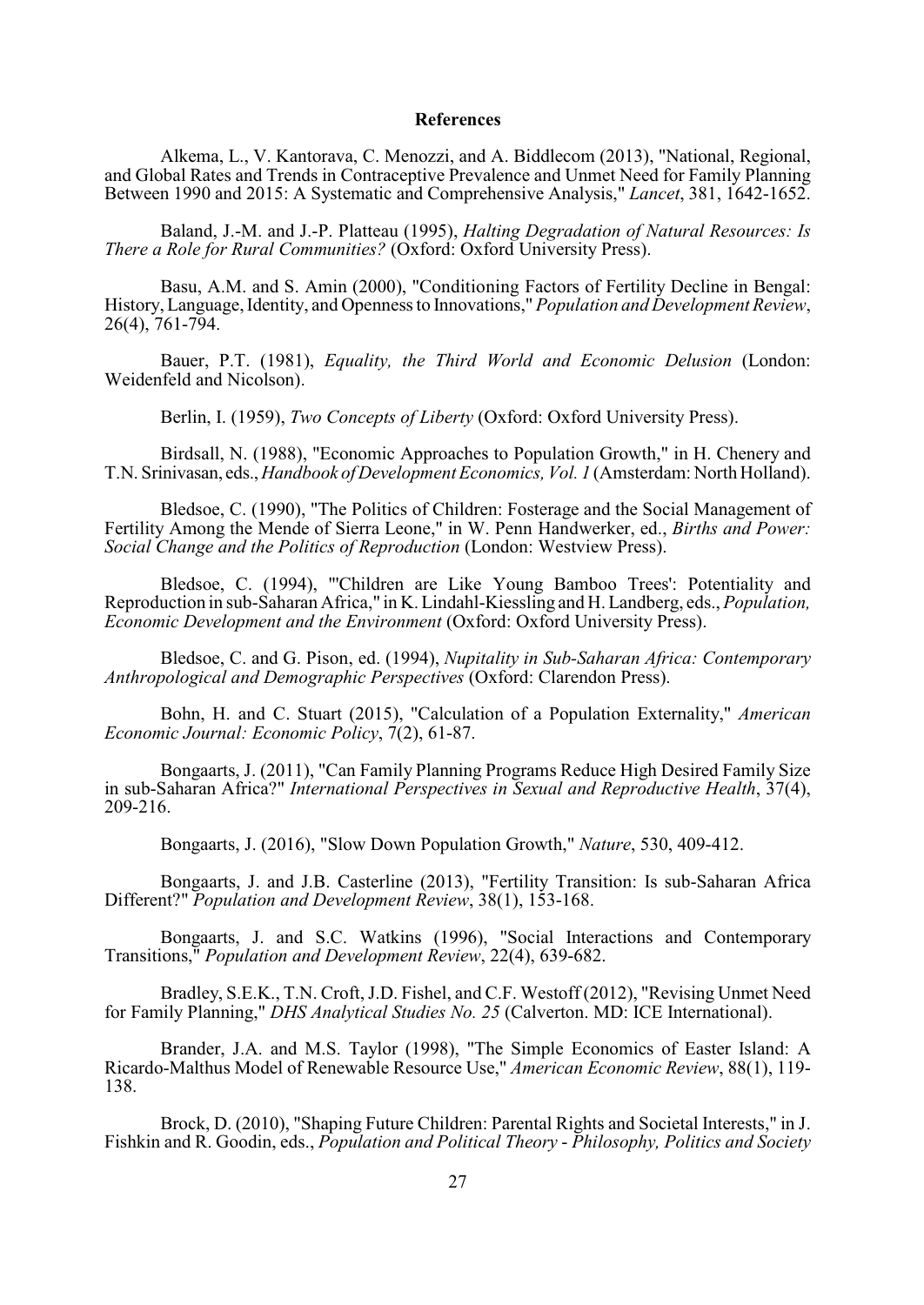*8* (Chichester: Wiley-Blackwell).

Caldwell, J.C. (1981), "The Mechanisms of Demographic Change in Historical Perspective," *Population Studies*, 35(1), 5-27.

Caldwell, J.C. (1982), *The Theory of Fertility Decline* (New York: Academic Press).

Caldwell, J.C. (1991), "The Soft Underbelly of Development: Demographic Transition in Conditions of Limited Economic Change," *Proceedings of the Annual Bank Conference on Development Economics 1990* (Supplement to the World Bank Economic Review), 207-54.

Caldwell, J.C. and P. Caldwell (1990), "High Fertility in sub-Saharan Africa," *Scientific American*, 262(5), 82-89.

Canning, D. and T. Paul Schultz (2012), "The Economic Consequences of Reproductive Health and Family Planning," *Lancet*, 380, 165-171.

Casterline, J.B. and S.W. Sinding (2000), "Unmet Need for Family Planning in Developing Countries: Implications for Population Policy," *Population and Development Review*,  $26(1), 691-723.$ 

Cavendish, W. (2000), "Empirical Regularities in the Poverty-Environment Relationships of Rural Households: Evidence from Zimbabwe," *World Development*, 28(11), 1979-2003.

Chopra, K., G. Kadekodi, and M.N. Murty (1990), *Participatory Development: People and Common Property Resources* (New Delhi: Sage Publications).

Cleland, J. (1996), "Population Growth in the 21st Century: Cause for Crisis or Celebration?" *Tropical Medicine and International Health*, 1(1), 15-26.

Cleland, J., S. Bernstein, A. Ezeh, A. Faundes, A. Glasier, and J. Innis (2006), "Family Planning: The Unfinished Agenda," *Lancet*, 368(9549), 1810-1827.

Cleland, J., A. Conde-Agudelo, H. Peterson, J. Ross, and A. Tsui (2012), "Contraception and Health," *Lancet*, 380(9837), 149-156.

Cleland, J. and C. Wilson (1987), "Demand Theories of the Fertility Transition: An Iconoclastic View," *Population Studies*, 44(1), 5-30.

Cochrane, S. and S. Farid (1989), "Fertility in sub-Saharan Africa: analysis and explanation," World Bank Discussion Paper No. 43 (Washington DC: World Bank).

Cohen, J. (1995), *How Many People Can the Earth Support?* (New York: W.W. Norton).

Colchester, M. (1995), "Sustaining the Forests: The Community-Based Approach in South and South-East Asia," *Development and Change*, 25(1), 69-100.

Cordell, J.C. and M.A. Mckean (1986), "Sea Tenure in Bahia, Brazil," in *Proceedings of the Conference on Common Property Resource Management* (Washington, DC: National Academy Press).

Cottingham, J., A. Germaine, and P. Hunt (2012), "Use of Human Rights to Meet th Unmet Need for Family Planning," *Lancet*, 380, 172-180.

Crutzen, P.J. and E.F. Stoermer (2000), "The Anthropocene," *Global Change Newsletter*, 41, 17-18.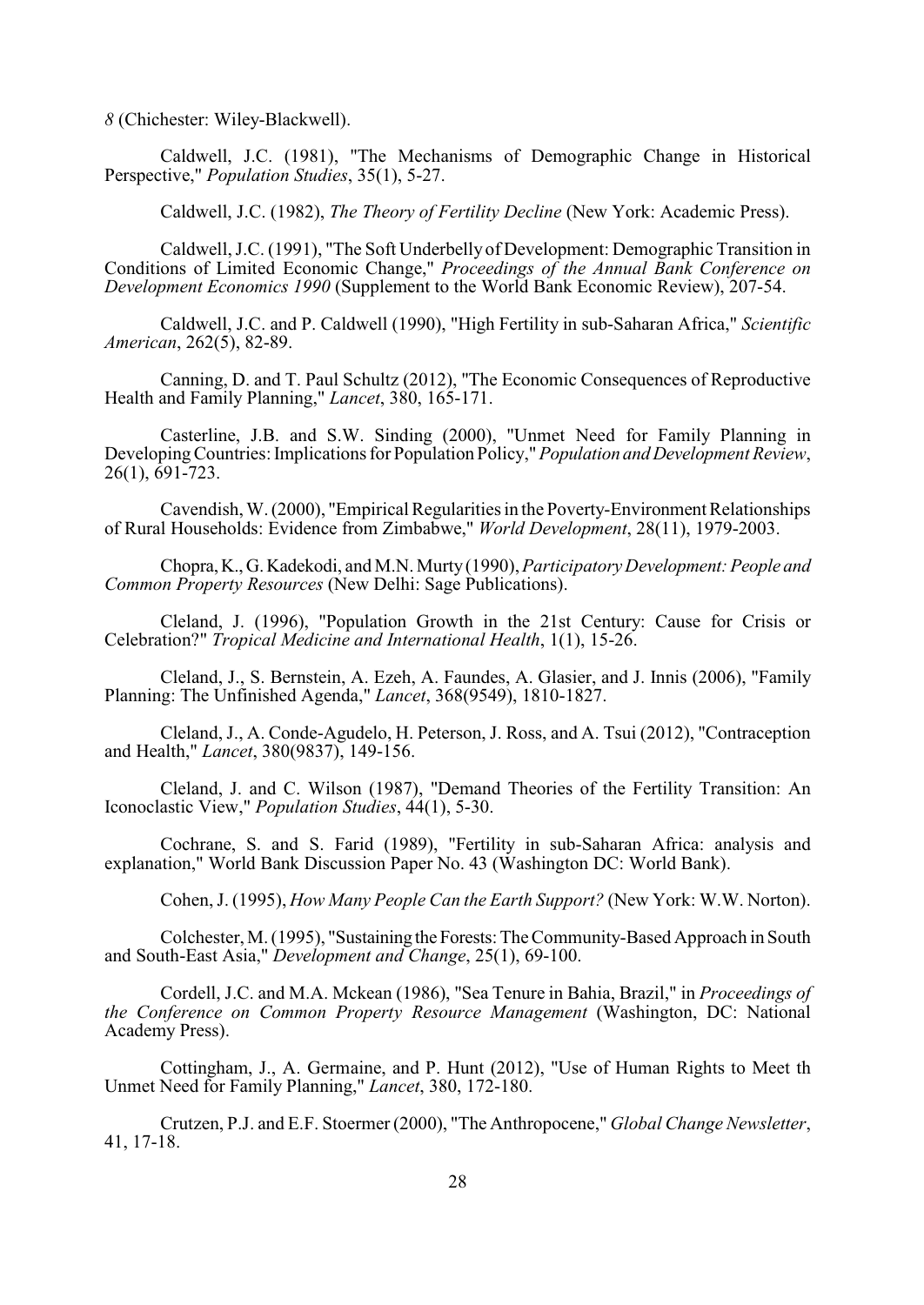Daily, G.C., A.H. Ehrlich, and P.R. Ehrlich (1994), "Optimum Population Size," *Population and Environment*, 15(6), 469-475.

Dasgupta, P. (1993), *An Inquiry into Well-Being and Destitution* (Oxford: Clarendon Press).

Dasgupta, P. (2000), "Reproductive Externalities and Fertility Behaviour," *European Economic Review*, 44(2000), 619-644. (Presidential Address to the European Economic Association Annual Conference 1999.)

Dasgupta, P. (2002), "A Model of Fertility Transition," in B. Kristrom, P. Dasgupta, and K.-G. Lofgren, eds., *Economic Theory for the Environment: Essays in Honour of Karl-Goran Maler* (Cheltenham: Edward Elgar).

Dasgupta, P. and P. Ehrlich (2013), "Pervasive Externalities at the Population, Consumption, and Environment Nexus," *Science*, 19 April, Vol. 340, 324-328. (DoI:10.1126/science.1224664)

Debpuur, C., J.F. Phillips, E.F. Jackson, A. Nazzar, P. Nigom, and F.N. Binka (2002), "The Impact of the Navrongo Project on Contraceptive Knowledge and Use, Reproductive Preferences, and Fertility," *Studies in Family Planning*, 33(2), 141-164.

Ehrlich, P.R. and A.H. Ehrlich (1981), *Extinction: The Causes and Consequences of the Disappearance of Species* (New York, NY: Random House).

Ehrlich, P.R. and A.H. Ehrlich (2008), *The Dominant Animal: Human Evolution and the Environment* (Washington DC: Island Press).

Ehrlich, P.R. and J.P. Holdren (1971), "Impact of Population Growth," *Science*, 171 (3977), 1212-1217.

Fabic, M.I., Y. Choi, J. Bongaarts, J.E. Darroch, J.A. Ross, J. Stover, A.O. Tsui, J. Upadhyay, and E. Starbird (2015), "Meeting Demand for Family Planning Within a Generation," *Lancet*, 385(9981), 1928-1931.

Farooq, G., I. Ekanem, and S. Ojelade (1987), "Family Size Preferences and Fertility in South-Western Nigeria," in C. Oppong, ed., *Sex Roles, Population and Development in West Africa* (London: James Currey).

Feeny, D., F. Berkes, B.J. McCay, and J.M. Acheson (1990), "The Tragedy of the Commons: Twenty-two Years Later," *Human Ecology*, 18(1), 1-19.

Filmer, D. and L. Pritchett (2002), "Environmental Degradation and the Demand for Children: Searching for the Vicious Circle in Pakistan," *Environment and Development Economics*, 7(1), 123-146.

Fortes, M. (1978), "Parenthood, Marriage and Fertility in West Africa," *Journal of Development Studies*, 14 (Special Issue on Population and Development), 121-49.

Freedman, R. (1995), "Asia's Recent Fertility Decline and Prospects for Future Demographic Change," Asia-Pacific Population Research Report No. 1, East-West Center, Honolulu.

Freeman III, A.M. (2003), *The Measurement of Environmental and Resource Values: Theory and Methods* (Washington, DC: Resources for the Future).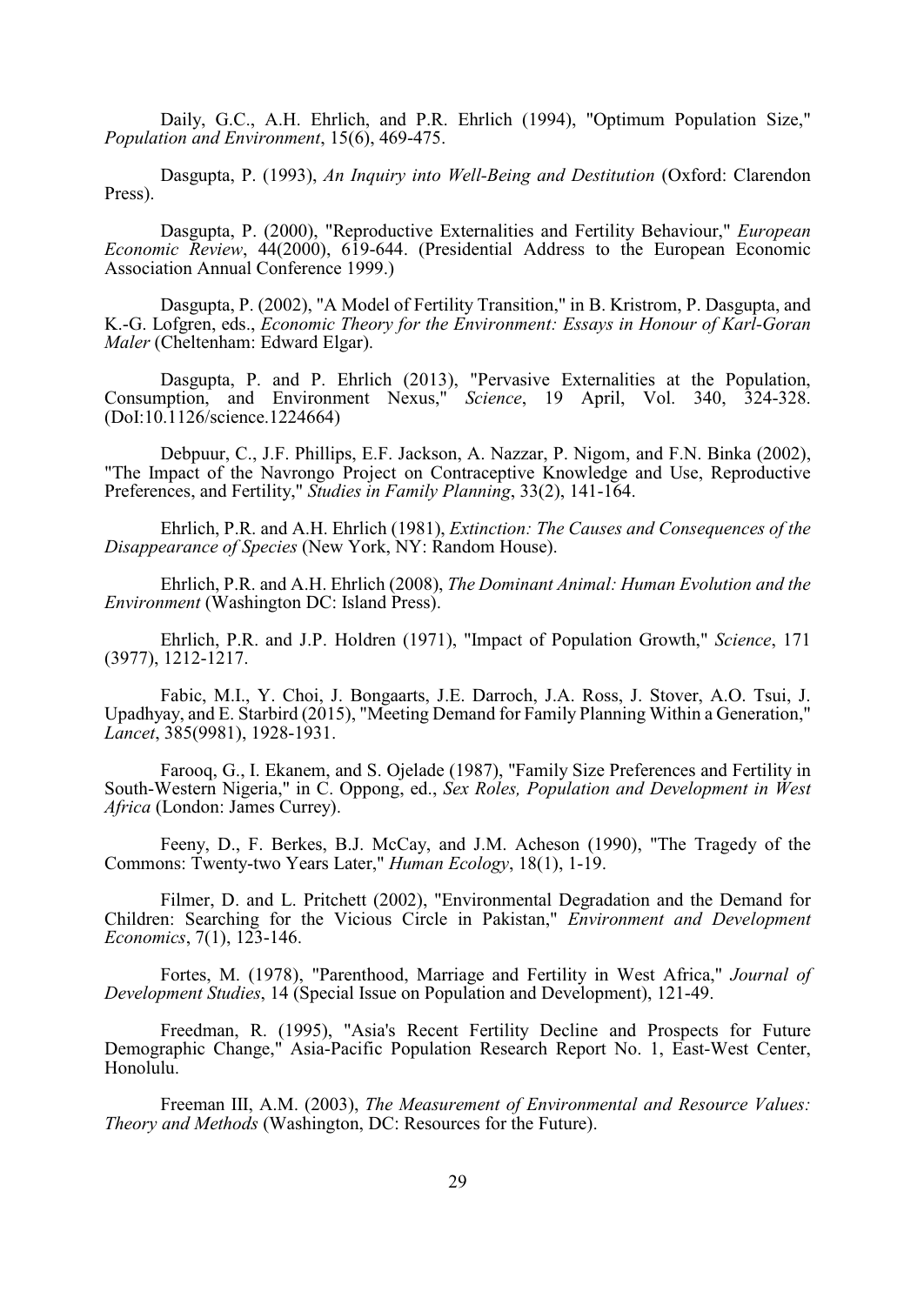Fried, C. (1978), *Right and Wrong* (Cambridge, MA: Harvard University Press).

Ghate,R., N.S. Jodha, and P. Mukhopadhyay, eds. (2008), *Promise, Trust and Evolution: Managing the Commons of South Asia* (Oxford: Oxford University Press).

Goody, J. (1976), *Production and Reproduction* (Cambridge: Cambridge University Press).

Guyer, J.L. (1994), "Lineal Identities and Lateral Networks: the Logic of Polyandrous Motherhood," in C. Bledsoe and G. Pison, eds., *Nupitality in Sub-Saharan Africa: Contemporary Anthropological and Demographic Perspectives* (Oxford: Clarendon Press).

Haque, A.K.E., M.N. Murty, and P. Shyamsundar, eds. (2011), *Environmental Valuation in South Asia* (New York: Cambridge University Press).

Hardee, K., J. Kumar, K. Newman, L. Bakamjian, S. Harris, M. Rodriguez, and W. Brown (2014), "Voluntary. Human Rights-Based Family Planning: A Conceptual Framework," *Studies in Family Planning*, 45(1), 1-18.

Harford, J.D. (1998), "The Ultimate Externality," *American Economic Review*, 88(1), 260- 265.

Haveman, R. and B. Wolf (1995), "The Determinants of Children's Attainments: A Review of Methods and Findings," *Journal of Economic Literature*, 33(4), 1829-1878.

Helliwell, J.F., R. Layard, and J.D. Sachs, eds. (2013), *World Happiness Report 2013* (New York: Earth Institute).

Helpman, E. (2004), *The Mystery of Economic Growth* (Cambridge, MA: Belknap Press).

Hill, K. (1992), "Fertility and Mortality Trends in the Developing World," *Ambio*, 21(1), 79-83.

Jamison, D.T., L.H. Summers et al. (2013), "Global Health 2035: a world converging within a generation," *Lancet*, 382 (December 7), 1898-1955.

Jensen, R. and E. Oster (2009), "The Power of TV: Cable Television and Women's Status in India," *Quarterly Journal of Economics*, 124(3), 1057-1094.

Jodha, N.S. (1986), "Common Property Resources and the Rural Poor," *Economic and Political Weekly*, 21, 1169-1181.

Kelley, A.C. (1988), "Economic Consequences of Population Change in the Third World," *Journal of Economic Literature*, 26(4), 1685-1728.

Kitzes, J., M. Wakernagel, J. Loh, A Peller, S. Goldfinger, D. Cheung, and K. Tea (2008), "Shrink and Share: Humanity's Present and Future Ecological Footprint," *Philosophical Transactions of the Royal Society, B*, 363(25 July), 467-475.

Koenig, M.A., U. Rob, M.A. Khan, J. Chakraborty, and V. Fauveau (1992), "Contraceptive Use in Matlab, Bangladesh in 1990: Levels, Trends and Explanataions," *Studies in Family Planning*, 23(6), 352-364.

Kumar, J. and K. Hardee (2015), "Rights-Based Family Planning: 10 Resources to Guide Programming," *Resource Guide: the Evidence Project* (Washington DC: Population Council).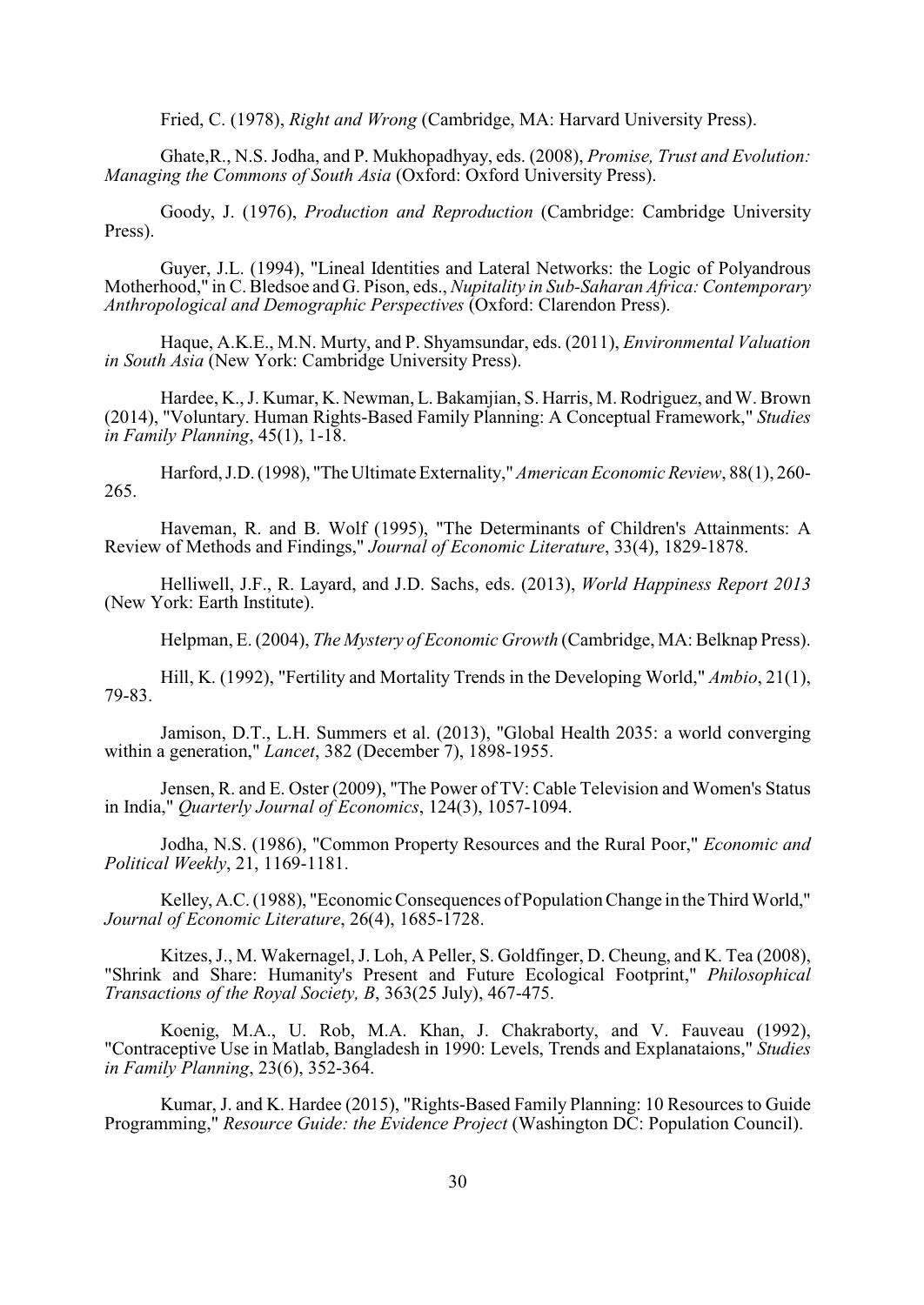Layard, R. (2011), *Happiness: Lessons From a New Science* (London: Penguin).

Liu, J., G.C. Daily, P.R. Ehrlich, and G.W. Luck (2003), "Effects of Household Dynamics on Resource Consumption and Biodiversity," *Nature*, 421, 530-533.

Lutz, W. (2014), "A Population Policy Rationale for the Twenty-First Century," *Population and Development Review*, 40(3), 527-544.

Lutz, W., W.P. Butz, and K.C. Samir, eds. (2014), *World Population and Human Capital in the Twenty-First Century* (Oxford: Oxford University Press).

McCay, B.J. and J.M. Acheson (1987), *The Question of the Commons: the Culture and Ecology of Communal Resources* (Tucson, AZ: University of Arizona Press).

McKean, M. (1992), "Success on the Commons: A Comparative Examination of Institutions for Common Property Resource Management," *Journal of Theoretical Politics*, 4(2), 256-68.

MEA - Millennium Ecosystem Assessment - eds., R. Hassan, R. Scholes, and N. Ash - (2005a), *Ecosystems and Human Well-Being, I: Current State and Trends* (Washington, DC: Island Press).

MEA - Millennium Ecosystem Assessment - eds., S.R. Carpenter, P.L. Pingali, E.M. Bennet, and M.B. Zurek (2005b), *Ecosystems and Human Well-Being, II: Scenarios* (Washington, DC: Island Press).

MEA - Millennium Ecosystem Assessment - eds., K. Chopra, R. Leemans, P. Kumar, and H. Simmons - (2005c), *Ecosystems and Human Well-Being, III: Policy Responses* (Washington, DC: Island Press).

MEA - Millennium Ecosystem Assessment - eds., D. Capistrano, C. Samper K., M.J. Lee, and C. Randsepp-Hearne - (2005d), *Ecosystems and Human Well-Being, IV: Multiscale Assessments* (Washington, DC: Island Press).

Miller, G. and K.S. Babiarz (2016), "Family Planning Program Effects: Evidence from Microdata," *Population and Development Review*, 42(1), 7-26.

Montgomery, M.R. and J.B. Casterline (1998), "Social Networks and the Diffusion of Fertility Control," Policy Research Division Working Paper No. 119 (New York: Population Council).

Moore, F.C. and D.B. Diaz (2015), "Temperature Impacts on Economic Growth Warrant Stringent Mitigation Policy," *Nature Climate Change*, 5, 127-131.

Noronha, R. (1997), "Common-Property Resource-Management in Traditional Societies," in P. Dasgupta and K.-G. Maler, eds., *The Environment and Emerging Development Issues, Vol. 1* (Oxford: Clarendon Press).

Ostrom, E. (1990), *Governing the Commons: The Evolution of Institutions for Collective Action* (Cambridge: Cambridge University Press).

Rees, W.E. (2006), "Ecological Footprints and Biocapacity: Essential Elements in Sustainability Assessment," in J. Dewulf and H.V. Langenhove, eds., *Renewable-Based Technology: Sustainability Assessment* (Chchester, UK: John Wiley & Sons).

Rees, W.E. and M. Wackernagel (1994), "Ecological Footprints and Appropriated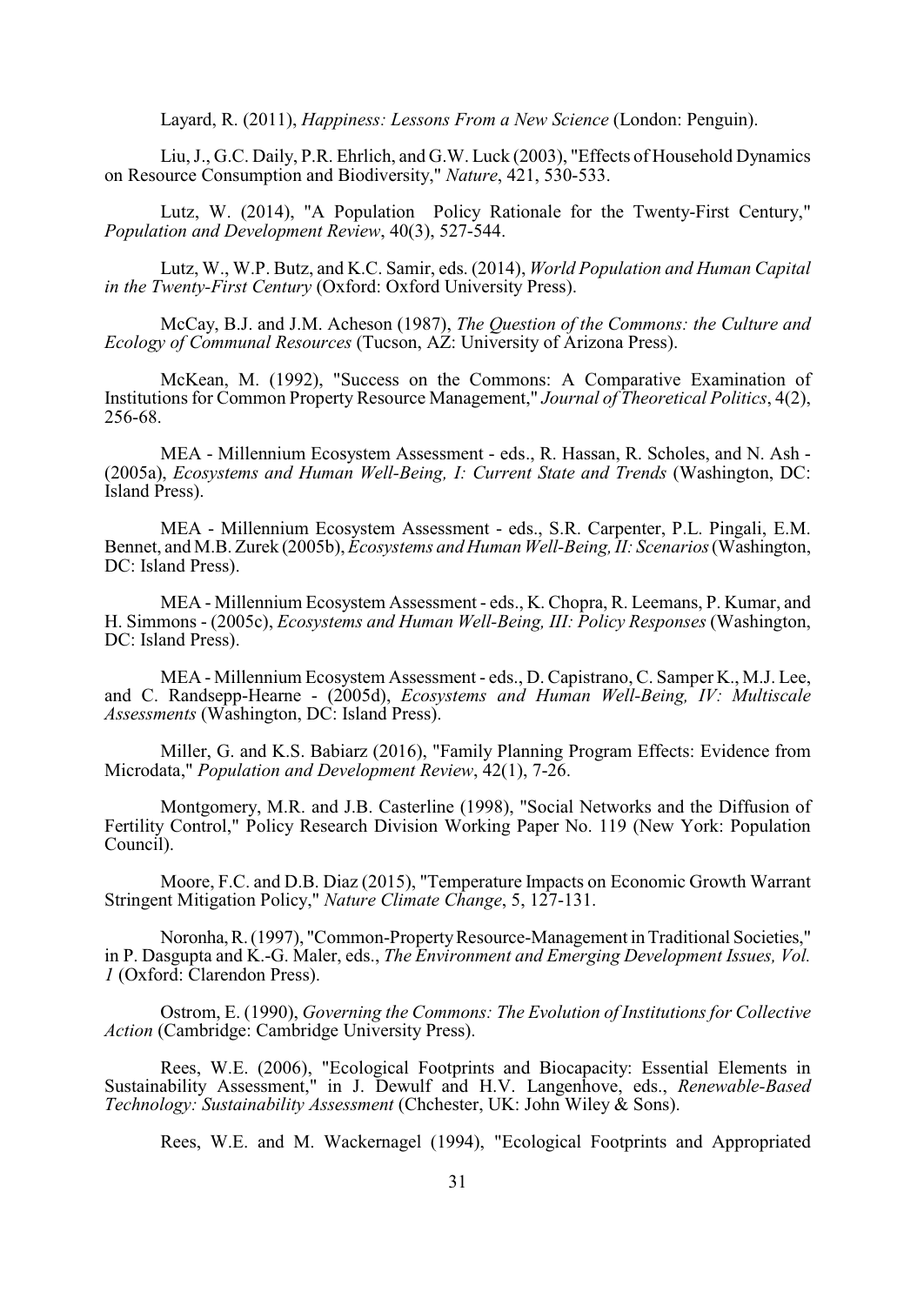Carrying Capacity: Measuring the Natural Capital Requirements of the Human Economy," in A.M. Jansson et al., *Investing in Natural Capital: The Ecological Economics Appropriate for Sustainability* (Washington, DC: Island Press).

RSPB et al. (2013), *State of Nature 2013* - Report issued jointly by the Royal Society for the Protection of Birds and 19 other UK conservation and research associations - (London: RSPB).

Sen, A. (1982), "Approaches to the Choice of Discount Rates in Social Benefit-Cost Analysis," in R.C. Lind, ed., *Discounting for Time and Risk in Energy Policy* (Baltiomore, MD: The Johns Hopkins University Press).

Sonfield, A., K. Hasstedt, M.L. Kavanaugh, and R. Anderson (2013), *The Social and Economic Benefits of Women's Ability to Determine Whether and When to Have Children* (New York: Guttmacher Institute).

Temple, J. (1999), "The New Growth Evidence," *Journal of Economic Literature*, 37(1), 112-156.

Thaler, R. and C. Sunstein (2008), *Nudge* (New York: Penguin).

Thomson, J.T., D.H. Feeny, and R.J. Oakerson (1986), "Institutional Dynamics: the evolution and dissolution of common property resource management," in *National Research Council, Proceedings of a Conference on Common Property Resource Management* (Washington DC: US National Academy of Science Press).

Tsui, A.O., R. McDonald-Mosley, and A.E. Burke (2010), "Family Planning and the Burden of Unintended Pregnancies," *Epidemiological Reviews*, 32(1), 152-174.

UNDP (1990), *Human Development Report* (New York: United Nations Development Programme).

UNFPA (1995), *Programme of Action of the International Conference on Population and Development* (New York: United Nations Population Fund).

Veblen, T. (1899, [1925]). *The Theory of the Leisure Class: An Economic Study of Institutions*. Originally published in 1899. Reprinted (London: George Allen & Unwin), 1925.

Vitousek, P.M., P.R. Ehrlich, A.H. Ehrlich, and P. Matson (1986), "Human Appropriation of the Product of Photosynthensis," *BioScience*, 36, 368-373.

Vitousek, P.M., H.A. Mooney, J. Lubchenco, and J.M. Melillo (1997), "Human Domination of Earth's Ecosystem," *Science*, 277, 494-499.

Wade, R. (1988), *Village Republics: Economic Conditions for Collective Action in South India* (Cambridge: Cambridge University Press).

Waters, C.N., J. Zalasiewicz, C. Summerhayes, *et al*. (2016), "The Anthropocene is Functionally and Stratigraphically Distinct from the Holecene," *Science*, 351(6269), aad2622-(1- 10).

Watkins, S. Cotts (1990), "From Local to National Communities: The Transformation of Demographic Regions in Western Europe 1870-1960," *Population and Development Review*, 16(2), 241-272.

Wilson, E.O. (2016), *Half-Earth: Our Planet's Fight for Life* (New York: Liveright